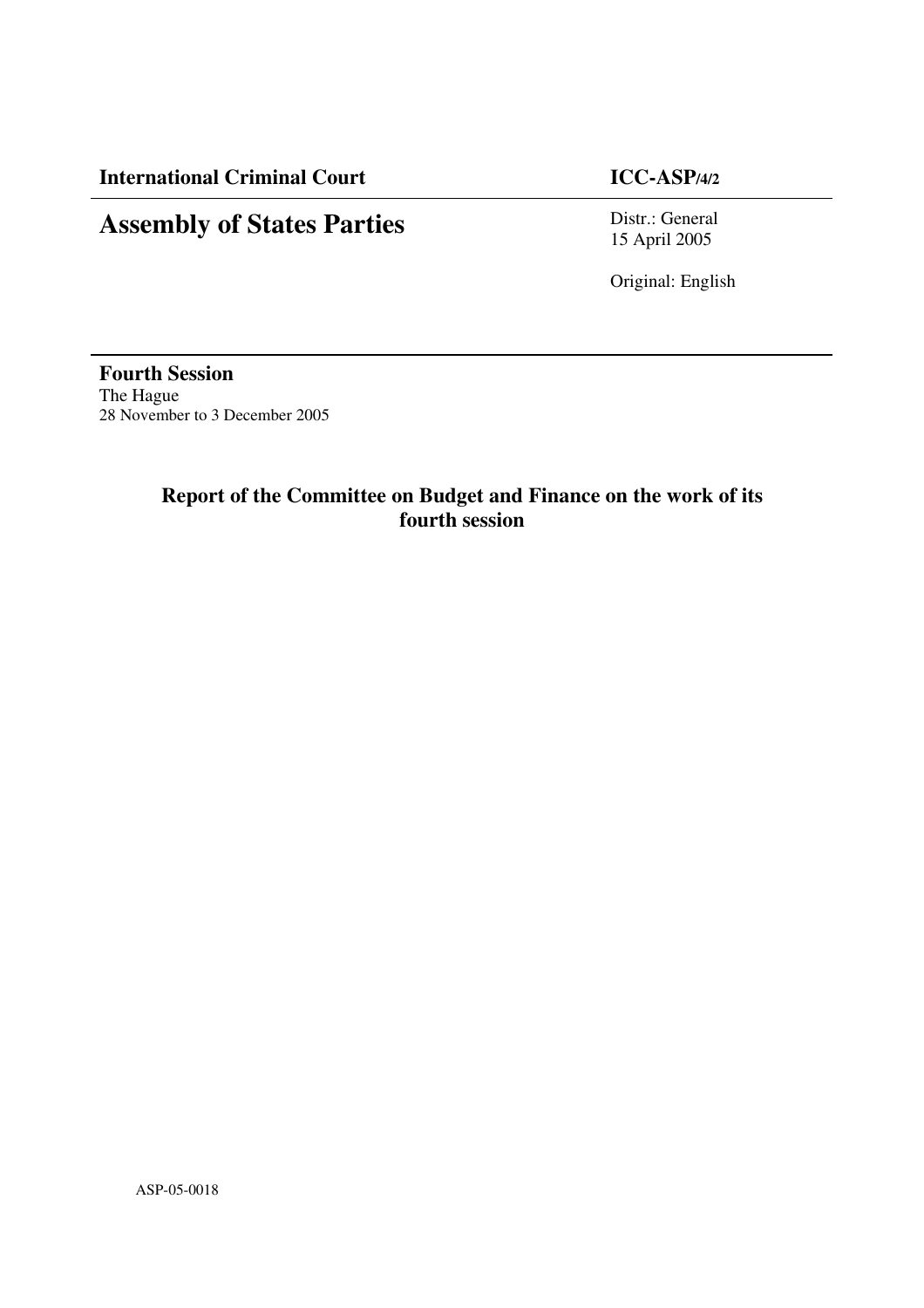# **Contents**

| I. |           |    |                                                                              | Paragraphs | Page<br>4 |
|----|-----------|----|------------------------------------------------------------------------------|------------|-----------|
|    | A.        |    |                                                                              | $1-6$      | 4         |
|    | <b>B.</b> |    |                                                                              | 7          | 5         |
| П. |           |    | Consideration of issues on the agenda of the Committee at its fourth session |            | 5         |
|    | А.        |    | $8-9$                                                                        | 5          |           |
|    | <b>B.</b> |    |                                                                              | 6          |           |
|    |           | 1. | Preliminary report on programme performance of the International             | $10 - 11$  | 6         |
|    |           | 2. | Revised assumptions for the programme budget for 2005                        | $12 - 14$  | 6         |
|    |           | 3. | Update on the preparation of the draft programme budget for 2006             | $15 - 18$  | 7         |
|    |           | 4. | Draft 2005 budget for the Secretariat of the Trust Fund for Victims          | 19-21      | 8         |
|    |           | 5. | Long-term budgetary implications of pensions for elected officials           | $22 - 25$  | 8         |
|    | C.        |    |                                                                              |            | 9         |
|    |           | 1. |                                                                              | 26-28      | 9         |
|    |           | 2. |                                                                              | 29-31      | 10        |
|    |           | 3. |                                                                              | 32-36      | 10        |
|    |           | 4. |                                                                              | 37-39      | 11        |
|    | D.        |    |                                                                              |            | 12        |
|    |           | 1. |                                                                              | $40 - 42$  | 12        |
|    |           | 2. |                                                                              | 43-44      | 13        |
|    | E.        |    |                                                                              | 45-46      | 13        |
|    | F.        |    |                                                                              | $47 - 53$  | 14        |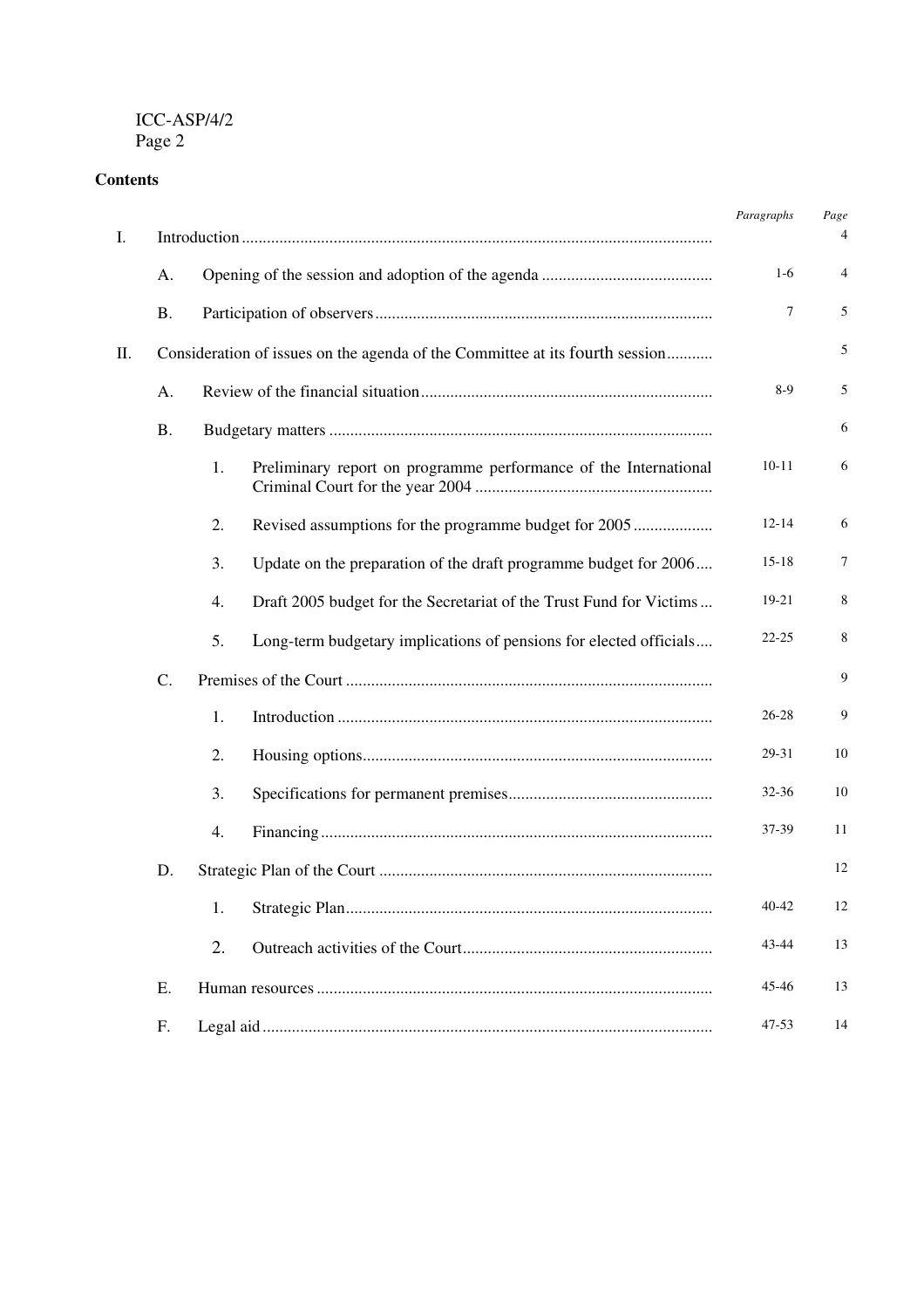|    |                          | Paragraphs | Page<br>15 |
|----|--------------------------|------------|------------|
| G. |                          |            |            |
|    | 1.                       | 54-55      | 15         |
|    | 2.<br><b>Procurement</b> | 56-57      | 15         |
| Н. |                          | 58-61      | 16         |
|    |                          | 17         |            |
|    |                          |            | 17         |
| H. |                          |            | 18         |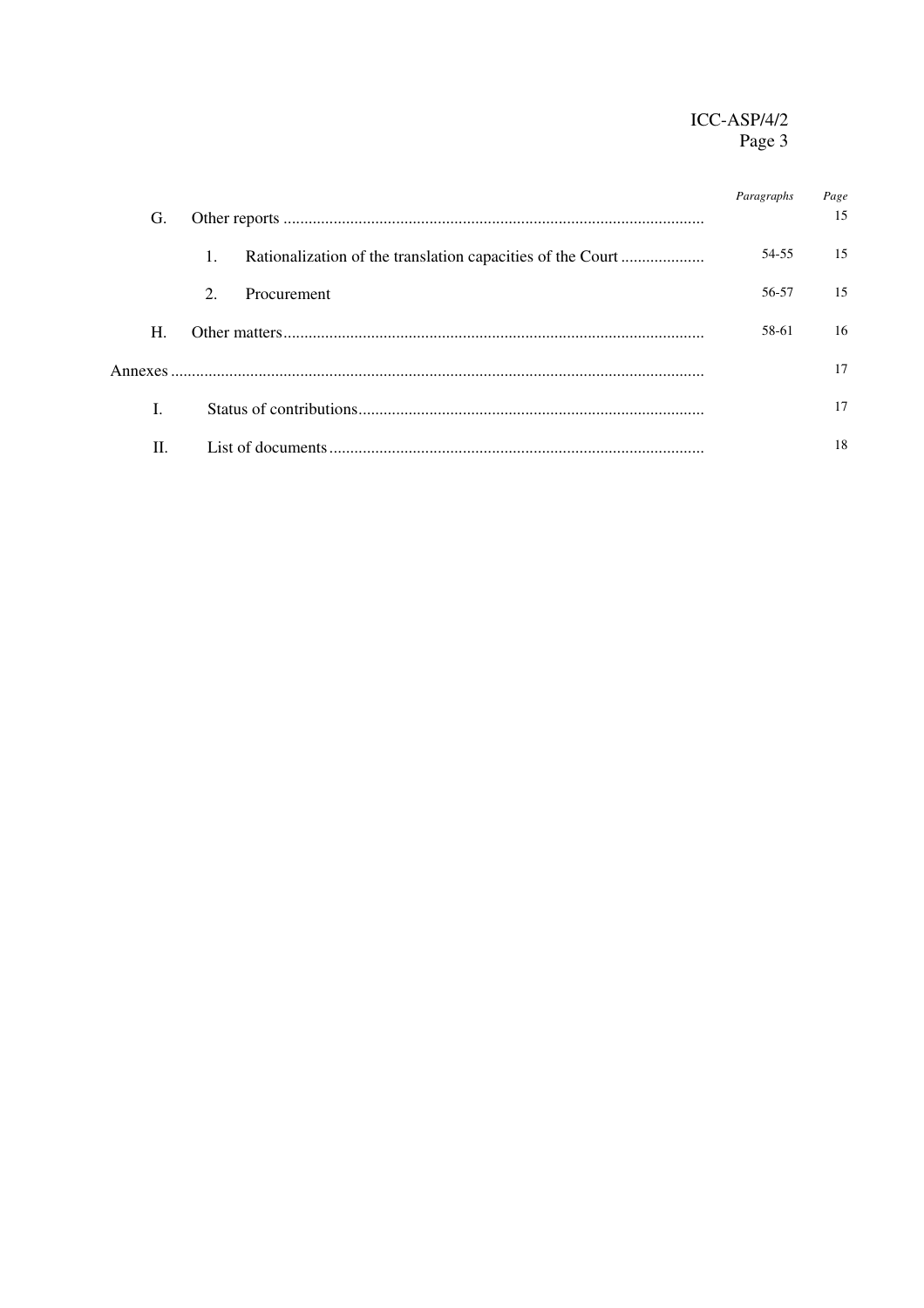#### **I. Introduction**

#### **A. Opening of the session and adoption of the agenda**

1. The fourth session of the Committee on Budget and Finance (the Committee) was convened in accordance with a decision of the Assembly of States Parties (the Assembly) taken at the 6th plenary meeting of its third session on 10 September 2004. The Committee held its fourth session, comprising six meetings, at the seat of the Court in The Hague from 4 to 6 April 2005. The President of the Court, Mr. Philippe Kirsch, delivered welcoming remarks at the opening of the session.

2. The session was presided over by the Chairperson, Mr. Karl Paschke (Germany). Mr. John F. S. Muwanga (Uganda) served as Vice-Chairperson. The Committee appointed Mr. David Dutton (Australia) as Rapporteur for the session.

3. The Secretariat of the Assembly of States Parties (the Secretariat) provided the substantive servicing for the Committee, and its Director, Mr. Medard Rwelamira, acted as Secretary of the Committee.

4. At its 1st meeting, the Committee adopted the following agenda, subsuming agenda item 7 of the provisional agenda (ICC-ASP/4/CBF.1/L.1) under item 6:

- 1. Opening of the meeting
- 2. Adoption of the agenda
- 3. Participation of observers
- 4. Organization of work
- 5. Premises of the Court
- 6. Report on the Strategic Plan of the Court
- 7. Report on rationalizing translation capacities
- 8. Report on human resources management policies
- 9. Report on performance assessment for staff
- 10. Report concerning consultants
- 11. Report on options for ensuring adequate defence counsel for accused persons
- 12. Report on procurement activities
- 13. Briefing on the performance of the 2004 budget
- 14. Revised assumptions for the programme budget for 2005
- 15. Update on the budget preparation process for the draft programme budget for 2006
- 16. Review of the budget for 2005 of the Secretariat of the Trust Fund for Victims
- 17. Long-term budgetary implications of pensions for elected officials
- 18. Approval of the report of the session
- 19. Other matters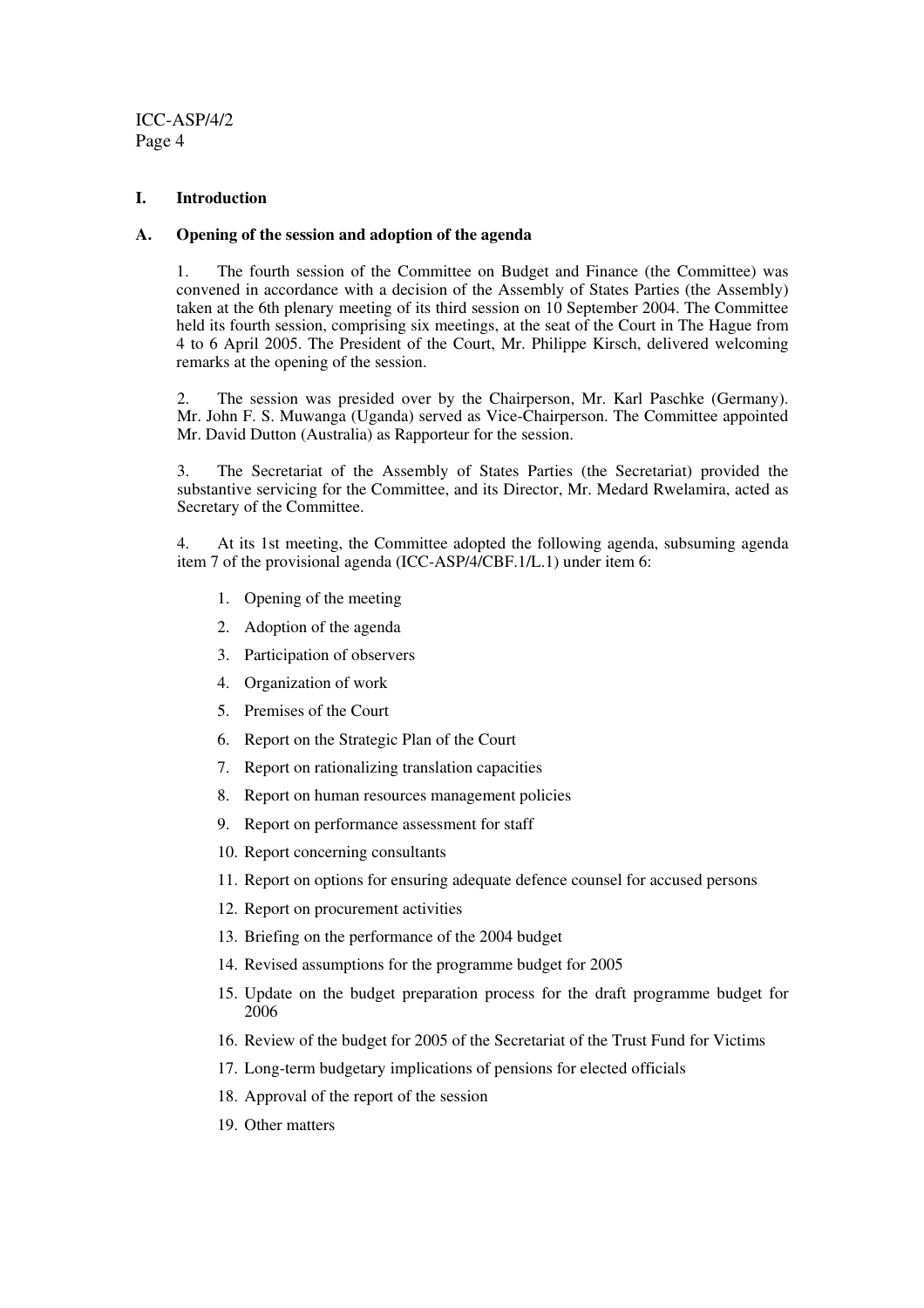20. Closure of the session

- 5. The following members attended the fourth session of the Committee:
	- 1. Lambert Dah Kindji (Benin)
	- 2. David Dutton (Australia)
	- 3. Eduardo Gallardo Aparicio (Bolivia)
	- 4. Fawzi A. Gharaibeh (Jordan)
	- 5. Myung-jae Hahn (Republic of Korea)
	- 6. Peter Lovell (United Kingdom of Great Britain and Northern Ireland)
	- 7. John F. S. Muwanga (Uganda)
	- 8. Karl Paschke (Germany)
	- 9. Elena Sopková (Slovakia)
	- 10. Inna Šteinbuka (Latvia)
	- 11. Michel-Etienne Tilemans (Belgium)

6. The following organs of the Court were invited to participate in the meetings of the Committee to introduce the reports: the Presidency, the Office of the Prosecutor and the Registry.

#### **B. Participation of observers**

7. The Committee decided to accept the request of the Coalition for the International Criminal Court to make a presentation to the Committee.

#### **II. Consideration of issues on the agenda of the Committee at its fourth session**

#### **A. Review of the financial situation**

8. The Committee reviewed the status of contributions as at 5 April 2005. It noted that a total of  $\epsilon$ 1,152,105 was outstanding for the 2002-2003 financial period and a total of  $€4,683,966$  for the 2004 period. It also noted a worrying trend in the payment of contributions in 2005, since only 50 per cent of contributions had been received to date as against about 55 per cent at the same time in 2004. The Committee expressed concern that only 21 States Parties had thus far paid their 2005 contributions in full, leaving  $\epsilon$ 33,472,000 outstanding for 2005.

9. The Committee also expressed concern that 11 States Parties had not yet made any payment for any financial period. It noted that the Assembly had requested its Secretariat to write to States Parties that could lose their voting rights in accordance with article 112, paragraph 8, of the Rome Statute**. The Committee recommends that the Assembly request the Secretariat to advise States Parties each year in January, and the Assembly at the opening of each session, of the States that are ineligible to vote. The Secretariat should also be requested to inform States Parties periodically of States that have recovered their voting rights following payment of their arrears. The Committee further recommends that the Court take any additional measures that would encourage States to pay their contributions.**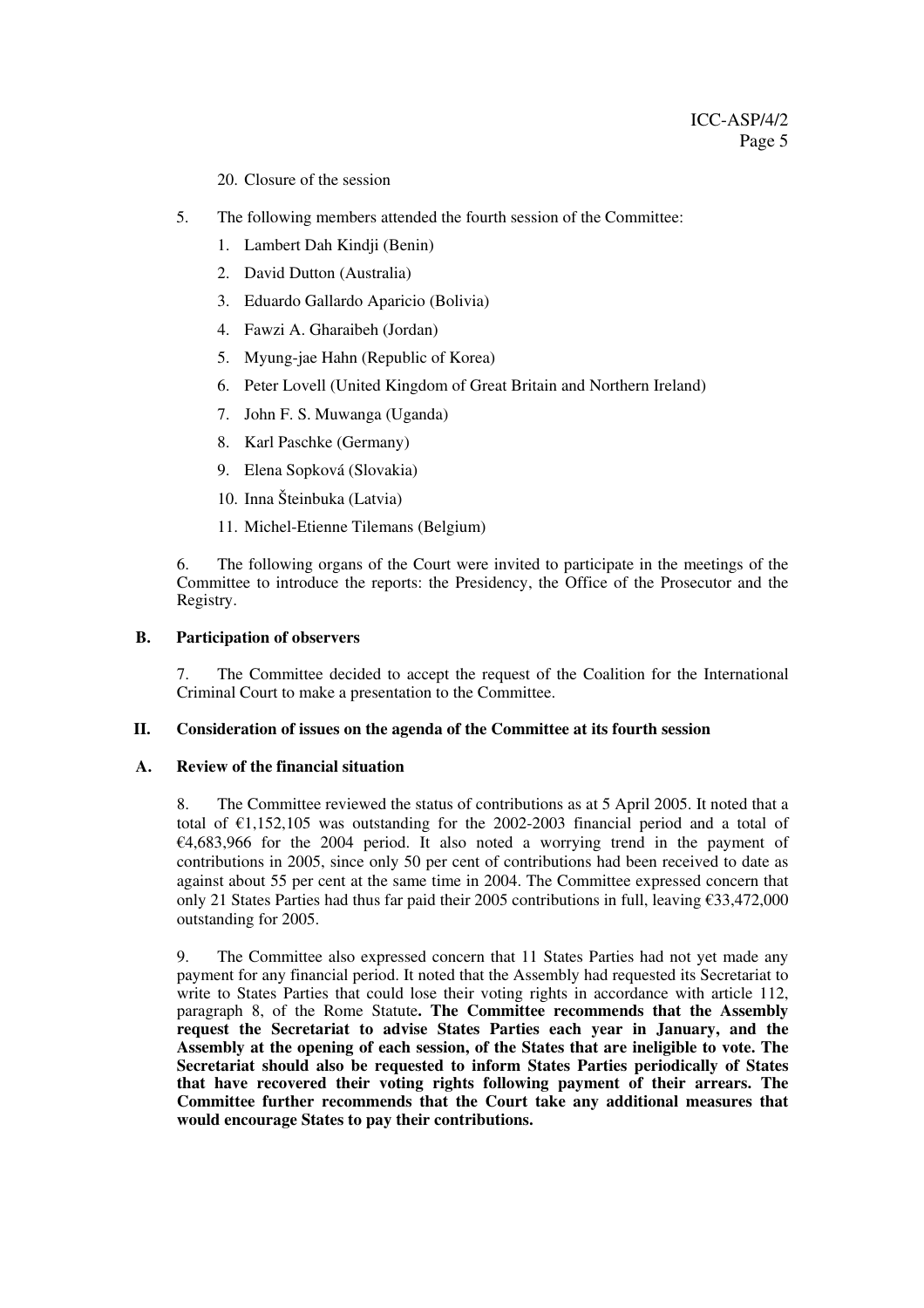#### **B. Budgetary matters**

#### **1. Preliminary report on programme performance of the International Criminal Court for the year 2004**

10. The Committee had before it a preliminary brief on programme performance of the International Criminal Court for the year 2004 (ICC-ASP/4/CBF.1/9). It was indicated that the Court's overall financial implementation rate during the year 2004 was 81.4 per cent of the approved budget. The under-spending had been due primarily to changes in the Prosecutor's planned assumptions regarding the level of investigations and trial activities, which had resulted in lower staff costs. The latter had been partly offset by a reallocation of resources for the establishment of field offices, but had led nonetheless to a substantial unencumbered balance in Major Programme II. The lack of trial activity had further resulted in savings in Major Programme I, as the assumption by some judges of full-time duty in The Hague had been postponed. There was also an unencumbered balance in Major Programme IV due to staggered recruitment during the first year of operation of the Secretariat of the Assembly of States Parties combined with an unbudgeted discount on the conference premises. **The Committee, having been informed that the total unencumbered balance amounted to €9,876,000, indicated to the Registry that this surplus should be apportioned among States Parties in accordance with regulation 4.7 of the Financial Regulations and Rules.**

11. The Committee took note of the preliminary report on programme performance during the 2004 financial period. Further to paragraph 50 of the report on its third session,<sup>1</sup> in which the Committee recommended that the Court include in future performance reports data on financial performance and results achieved, **the Committee recommends that the Court provide annual performance reports to the Committee at its spring sessions**.

#### **2. Revised assumptions for the programme budget for 2005**

12. The Prosecutor updated the Committee on progress in his work regarding the situations in Uganda and the Democratic Republic of the Congo. The assumptions on which the 2005 budget were based<sup>2</sup> had been revised and he now expected pre-trial activity for the Uganda situation in April or May and for one case in the Democratic Republic of the Congo in September or October. At the time of his presentation, he had not yet received the sealed list of names of alleged perpetrators of crimes in Darfur, following the referral by the Security Council of the United Nations of that situation which had taken place the previous week. It was therefore premature to forecast how work there might proceed.

13. The Committee expressed appreciation for the update by the Prosecutor on his work and its implications for the assumptions and budget. The Committee noted that Darfur would be the third situation dealt with by the Court and that the Assembly had already approved resources for investigations for a third situation. It observed that the complexities that had emerged in Uganda and the Democratic Republic of the Congo, together with the additional responsibilities entailed by the Darfur referral, constituted a very challenging agenda. Indeed, the Court had received four referrals before any investigations were ready for trial and it was likely to be some years before it would dispose of any of the three

<sup>1</sup> Report of the Committee on Budget and Finance on the work of its third session, August 2004, *Official Records of the Assembly of* States Parties to the Rome Statute of the International Criminal Court, Third Session, The Hague, 6-10 September 2004, Part II.A.8(b).

 $<sup>2</sup>$  Ibid., para. 35.</sup>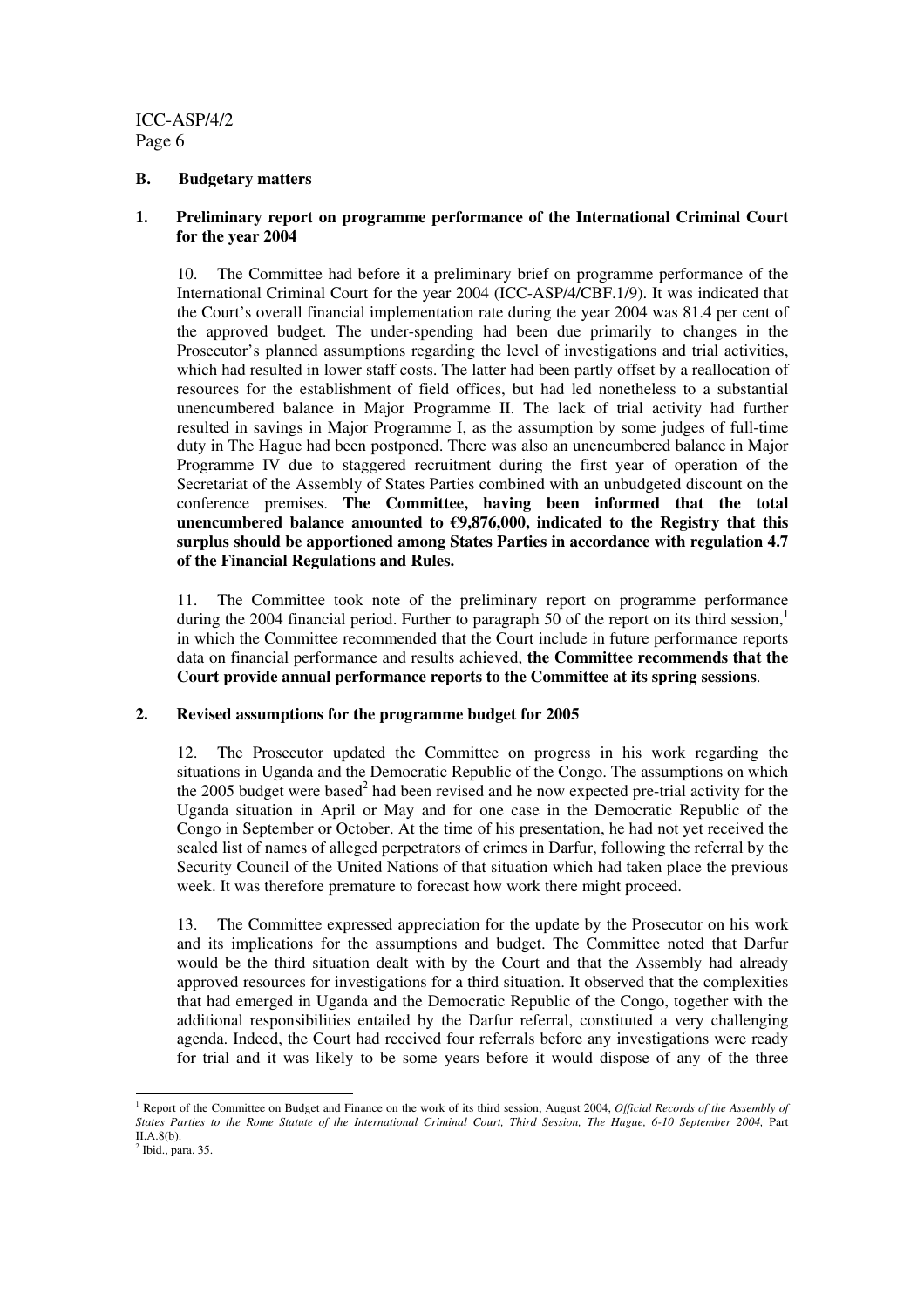situations under investigation. **The Committee asked to be informed regularly, including through the Extranet that the Court was developing for communication with and among the members of the Committee, of progress in each situation and of any decision to commence investigations in the Central African Republic.**

14. **The Committee recommends that the Court provide it with first-quarter financial performance data for the ongoing fiscal year at its spring sessions.**

#### **3. Update on the preparation of the draft programme budget for 2006**

15. The Committee received a presentation by the Registry regarding the preparation of the draft programme budget for 2006. The Court observed that it operated within resource constraints but needed also to respond rapidly to changing situations in complex environments. The Court had therefore been developing a costing model that would distinguish between resources required to maintain the basic operational infrastructure (termed "base structure" or "core") and those relating to specific situations addressed by the Court. The base structure would be related directly to a stated capacity for the Court, and should activity increase beyond that level, a step change in base resources would be needed.

16. The Court was also developing notional standardized resource requirements ("building blocks") for each phase of a situation that would enable the Court to budget for each situation as it moved from analysis through investigations to pre-trial, trial and appeal over successive budgetary periods. Such an approach could provide a much clearer basis for the Assembly to review the budget of the Court and it would enable the Court to account separately for each situation. The Court stated that this conceptual work was not yet finished.

17. The Committee had the impression that the approach outlined by the Court offered an improved planning, budgeting and reporting process than had been in place thus far. It welcomed the Court's efforts to track expenditure against each situation, as requested by the Committee in its previous reports. <sup>3</sup> The Committee observed that, if well implemented, the new approach would be beneficial to the Court, the Committee and the Assembly. In particular, the Committee hoped that the Court would be able to produce robust definitions for distinguishing between core and situation-related expenses and that these definitions could be examined by the Committee in the context of the budget. The Committee also hoped that the Court would produce standard costings for each phase of activity in a situation that were sufficiently generic to be used as "building blocks" but were nonetheless flexible enough to enable the Court to operate effectively in different situations. Such costings could be examined by the Committee and the Assembly to obtain assurances regarding value for money while avoiding undue micro-level examination, thus enabling them to undertake a more strategic review of future draft budgets. Moreover, the system could ensure transparency in the Court's use of resources for each situation. Finally, the Committee observed that this work on preparing the budget needed to be integrated effectively with the Court's strategic planning efforts (see paragraphs 40 to 42 below).

18. **The Committee also recalled its comments and recommendations, in paragraphs 43 to 49 of the report on its third session, 4 regarding results-based budgeting and**

<sup>3</sup> Ibid., paras. 39-42.

<sup>4</sup> Ibid.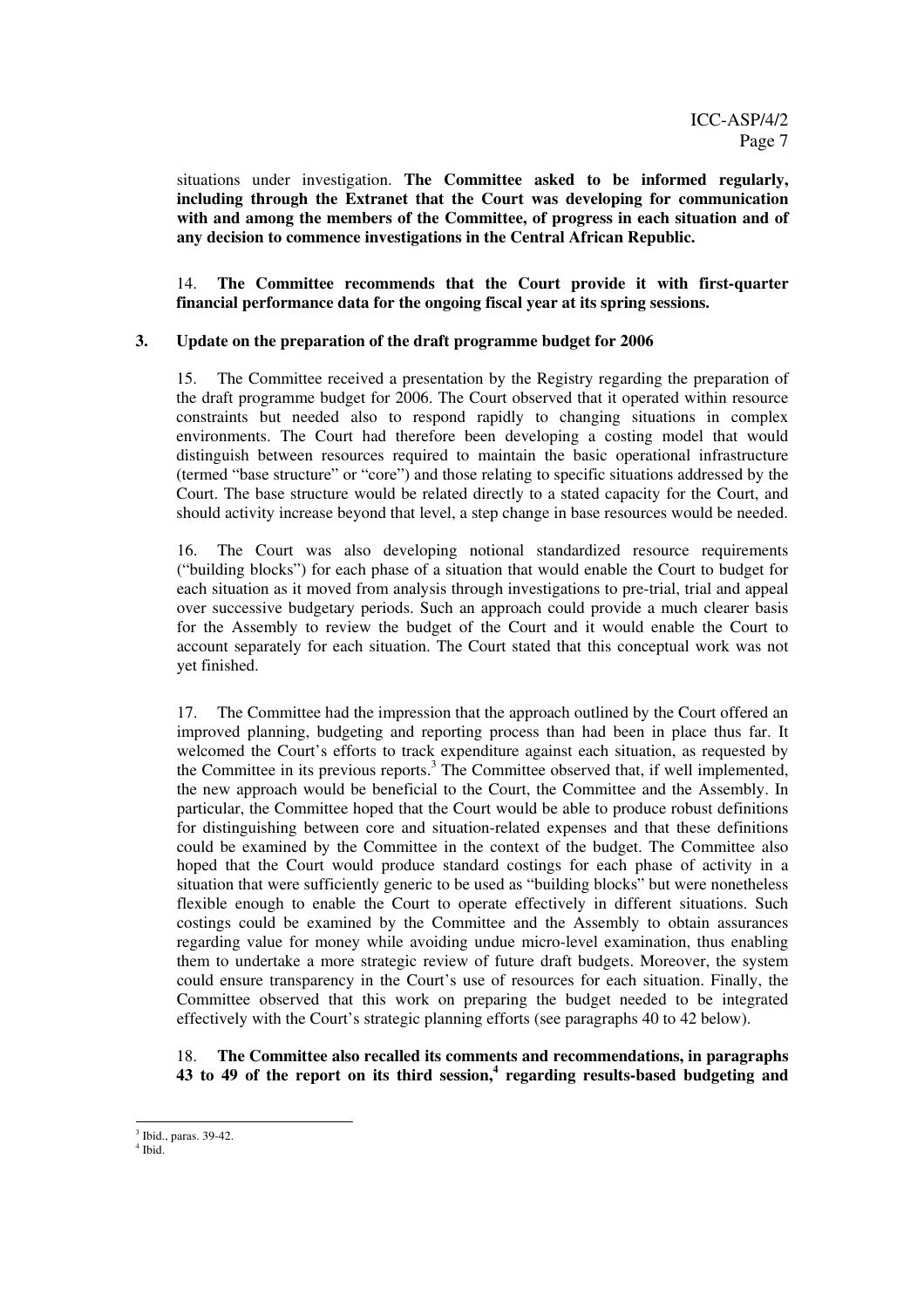#### **presentation, in particular the need for comparable data from one budgeting period to the next.**

#### **4. Draft 2005 budget for the Secretariat of the Trust Fund for Victims**

19. The Court presented a report on the draft 2005 budget of the Secretariat of the Trust Fund for Victims (ICC-ASP/4/CBF.1/4). As regards the relationship between the Registry and the Secretariat of the Trust Fund for Victims, the Registry indicated that, although it had taken on the responsibility of representing and supporting the Board of Directors of the Trust Fund for Victims, it understood that this was a temporary arrangement since the Trust Fund was independent of the Court. With regard to the differentiation of the work of the Secretariat of the Trust Fund from that carried out by the Victims Participation and Reparations Section, the Court would submit a report to the Committee at its fifth session. In response to a query on the definition of "victim", the Court indicated that it was a matter to be decided upon by the judges.

20. The Committee took note of the Assembly's decision to establish the Secretariat of the Trust Fund for Victims, and stated that it had no objection to the planned use of the 2005 budget. **It decided to resume consideration of this item at its next session, when it would receive a report on victims issues, explaining, inter alia, how the work of the Secretariat and the Victims Participation and Reparations Section had been delineated. The Committee recommends that the Trust Fund and its Secretariat be within the scope of the audit arrangements applicable to the Court.**

21. With regard to the request by the Assembly for the Committee to review the draft Regulations of the Trust Fund,<sup>5</sup> the Committee noted that the New York Working Group of the Bureau of the Assembly had begun to consider the draft Regulations and **decided to consult with the Working Group in order to determine how the Committee could contribute to the review, through informal intersessional communication among its members, so as to report to the Bureau prior to the Committee's fifth session.**

#### **5. Long-term budgetary implications of pensions for elected officials**

22. At the request of the Assembly, $6$  the Committee engaged in an initial discussion of the long-term budgetary implications of the pension scheme regulations for judges. The Court informed the Committee that a preliminary actuarial examination showed that the annual cash flow implications of pensions for judges would rise to about €400,000 in 2009, €1,400,000 in 2015 and €1,900,000 in 2019. The Court indicated that these costs could be budgeted on the basis of annual cash flow; alternatively, reserves could be accumulated each year in line with the accruing liabilities.

23. The Committee noted that the proposal regarding conditions of service and compensation of judges and elected officials had not been submitted to it despite the fact that paragraph 3 of resolution ICC-ASP/1/Res.4 conferred responsibility on the Committee for the "technical examination of any document submitted to the Assembly that contains financial or budgetary implications". The Committee had therefore been unable to provide the Assembly with advice prior to its last session. The Committee further noted that the proposal, and the action taken by the Assembly thereon, had significant budgetary

<sup>&</sup>lt;sup>5</sup>Official Records of the Assembly of States Parties to the Rome Statute of the International Criminal Court, Third Session, *The Hague, 6-10 September* 2004, Part III, ICC-ASP/3/Res.7, para. 8.

<sup>&</sup>lt;sup>6</sup>Official Records of the Assembly of States Parties to the Rome Statute of the International Criminal Court, Third Session, *The Hague, 6-10 September* 2004, Part III, ICC-ASP/3/Res.3, para. 25.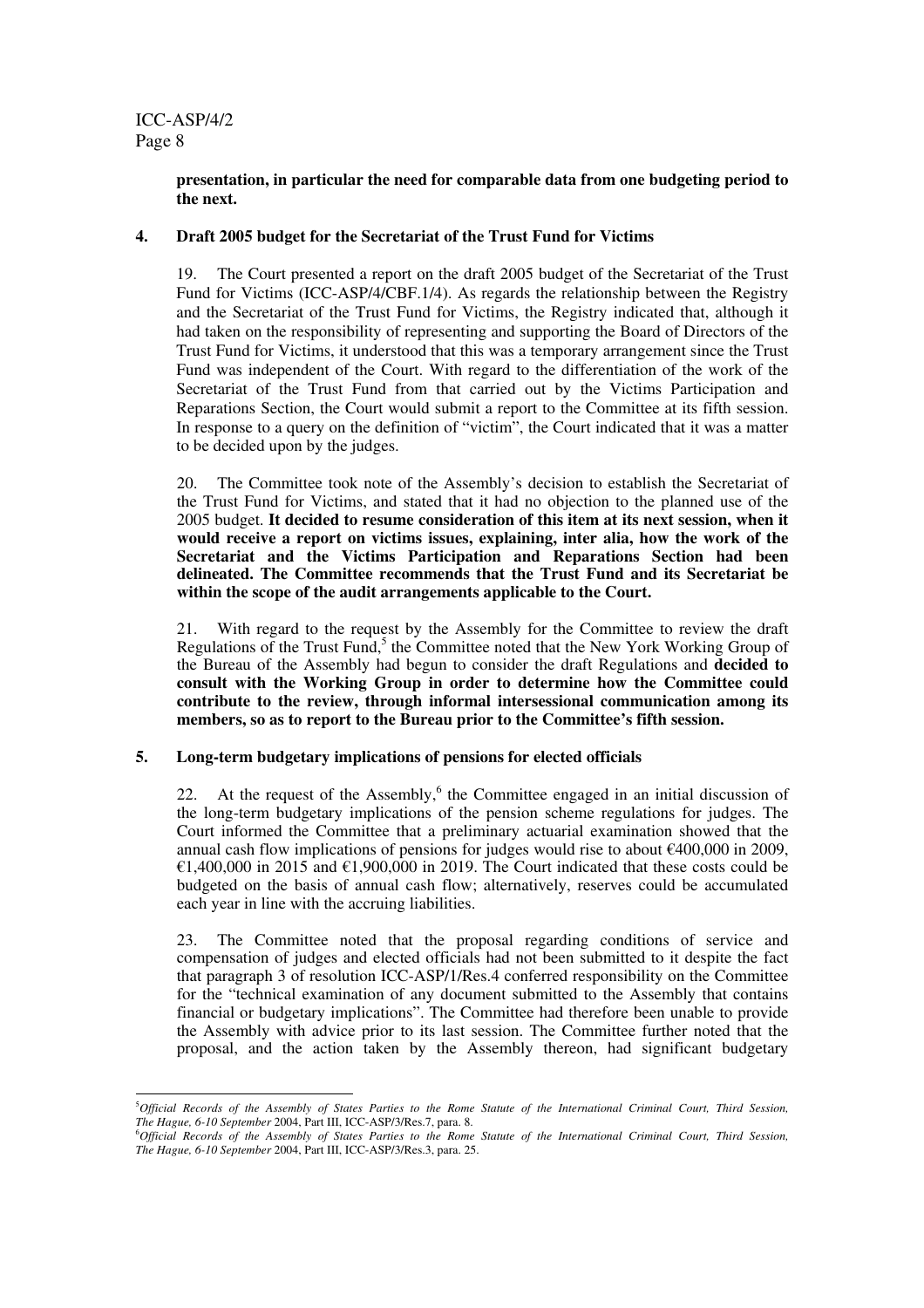implications and could have implications for the policies of the Court pertaining to other staff for conditions of service, including compensation, travel and pensions.

24. **The Committee noted that it had not been provided with sufficient information regarding the options available for meeting the budgetary implications of the pension scheme regulations for judges. It therefore requests the Court to prepare an appraisal of the options and to submit a report to the Committee at its next session.**

25. **The Committee also decided to examine the proposal regarding conditions of service and compensation of the Prosecutor and Deputy Prosecutors, as requested by the Assembly, 7 at its next session.**

#### **C. Premises of the Court**

#### **1. Introduction**

26. The Committee received two reports regarding the issue of the future permanent premises of the Court, which were introduced by Judge Hans-Peter Kaul, Chairman of the Inter-Organ Committee on the Permanent Premises: a report on housing options (ICC-ASP/4/1) and a report containing a Project Presentation (ICC-ASP/4/CBF.1/3). With regard to housing options, the following options were considered: continued use of the present premises, i.e. the Arc; use of the premises of the International Criminal Tribunal for the former Yugoslavia (ICTY); and building of new permanent premises on the site of the Alexanderkazerne. The advantages and disadvantages of each option were considered in light of a number of requirements, which were weighted by the Court: space, function, security, cost, public identity and legal feasibility. The Court's evaluation led to the conclusion that the preferable option was to build new premises on the site of the Alexanderkazerne.

27. The Project Presentation contained an overview of the Court's requirements for its permanent premises. Emphasis was placed on the need to provide for permanent premises that reflected the character of the Court; to select a site for an unlimited period of time; to house all organs together on a single site; and to ensure that the premises were in full conformity with the Court's general functional, organizational, security and other needs. It was indicated that the size of the premises would need to be flexible enough to accommodate staffing levels currently estimated to range from a standing capacity of 950 to a full capacity of 1,300. High-quality and low-maintenance materials should be used in the whole complex. The permanent premises would also need to be completely secure, while at the same time remaining open and welcoming. On the basis of the above and other criteria mentioned in the Project Presentation, the Court and the host State had come to the conclusion that the site of the Alexanderkazerne was best suited for the location of the permanent premises. The Court expressed the hope that the Assembly of States Parties would grant general approval in 2005 for the project presented in the report, enabling an international design competition to be launched in 2006 and allowing for completion of the project by 2012 when the ten-year rent-free arrangement at the Arc would cease.

28. The Committee heard a further presentation on financing models, which, as explained by Mr. Edmond Wellenstein, Director-General, ICC Task Force, Ministry of Foreign Affairs of the Netherlands, had been prepared by a private firm at the host State's request. The document was intended to stimulate discussion on the issue. Four financing models for

<sup>7</sup> Ibid., ICC-ASP/3/Res.3, para. 26.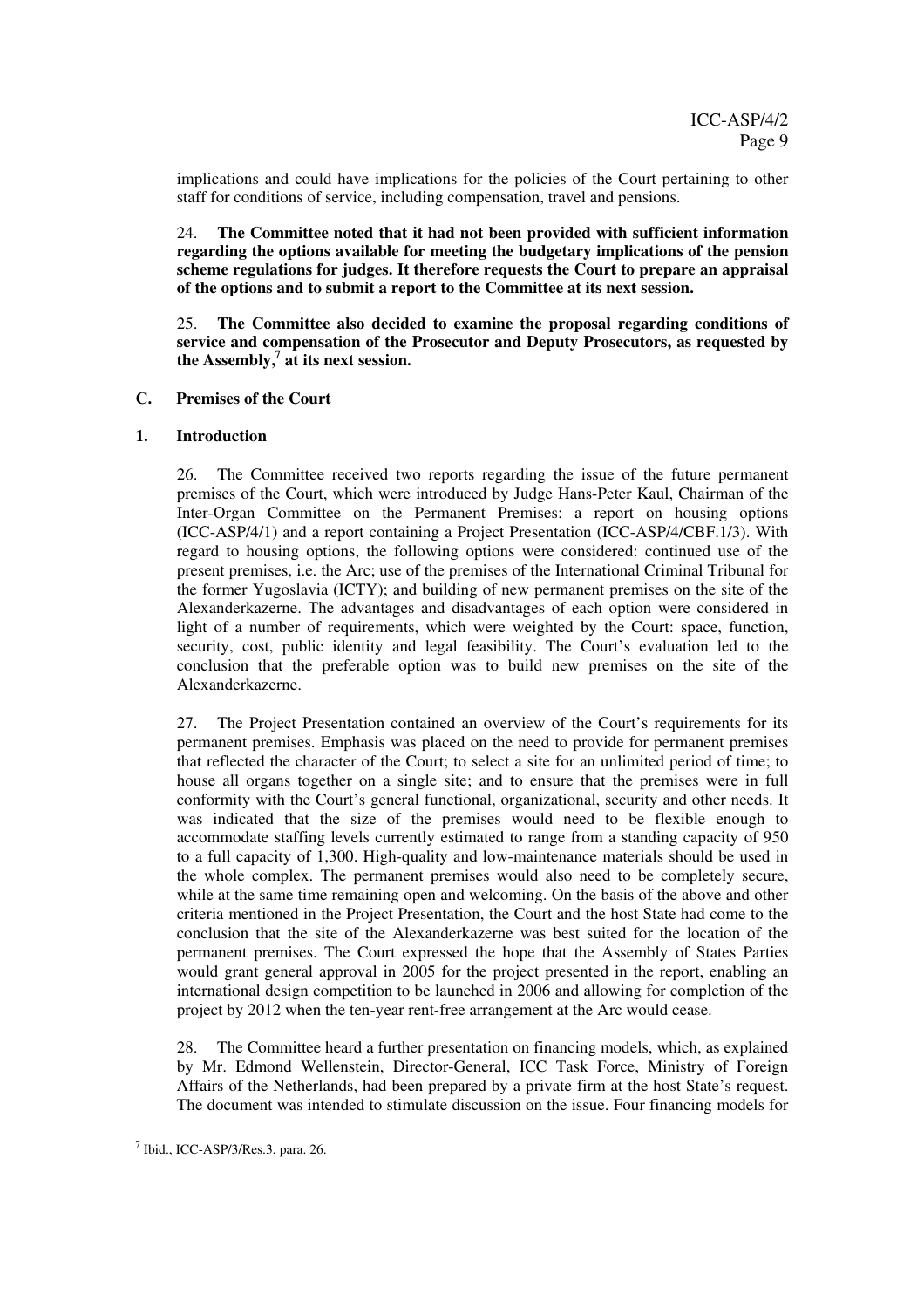the permanent premises were identified: a commercial lease; a lease from the host State; ownership by the Court; and an integrated design-build-finance-maintain-operate approach. The relative advantages and disadvantages of each option were evaluated on the basis of the following criteria: manageability of risks for the Court, influence of the Court on the project, organizational burden and contractual flexibility.

#### **2. Housing options**

29. The Committee referred to paragraphs 101 and 102 of the report on its third session,<sup>8</sup> in which it had drawn attention to the need for the Assembly to indicate its views on the possible construction of permanent premises and had suggested that the Court and the Assembly might also consider the possibility of continuing to use the current premises in the longer term. The Committee also took note of the creation of a Working Group of the Bureau of the Assembly to consider the issue further and looked forward to assisting the Working Group in its deliberations.

30. The Committee agreed that there were deficiencies in the suitability of the current premises, particularly with regard to the lack of adequate space and the difficulties of providing appropriate security. It agreed that the premises of the ICTY were not ideal for the Court in view of the age of the existing building, that staff were spread over several buildings and that the courtrooms were small. Moreover, the Committee felt that since a purpose-built complex would be designed to meet the particular needs and character of the Court, it would necessarily offer the best solution in the long term.

31. However, the Committee was concerned that the report on housing options concluded that the construction of a purpose-built complex at the Alexanderkazerne was the best option for the Court without providing a sufficiently detailed assessment of the probable costs of each of the three options. The lack of information on potential costs would not provide the Assembly with a sufficient basis on which to reach a decision, given the possible wide variance between the cost of constructing new premises and continuing to occupy the Arc or refurbishing the ICTY premises. **The Committee therefore recommends that the Court prepare a report containing estimates of the possible range of costs for each of the three options, including maintenance and energy costs, over a period of 25 years from 2012, setting out the net present value of each option. This report should be submitted to the Assembly through the Committee.**

#### **3. Specifications for permanent premises**

32. The Committee observed that significant progress had been made in determining the requirements for a purpose-built campus at Alexanderkazerne. The Committee noted that the Court envisaged a campus-style arrangement that would allow each of the major organs to be appropriately accommodated. The premises would accommodate up to six hearings per day in three courtrooms, involving the presence of witnesses, victims and their counsel, and including facilities for the international media. A high level of security would be provided while preserving public access to proceedings. Moreover, the Court envisaged premises that would project the Court's image and role in international criminal justice. The Committee felt that the Assembly's deliberations on the question of premises should

<sup>8</sup> Report of the Committee on Budget and Finance on the work of its third session, August 2004, *Official Records of the Assembly of* States Parties to the Rome Statute of the International Criminal Court, Third Session, The Hague, 6-10 September 2004, Part II.A.8(b).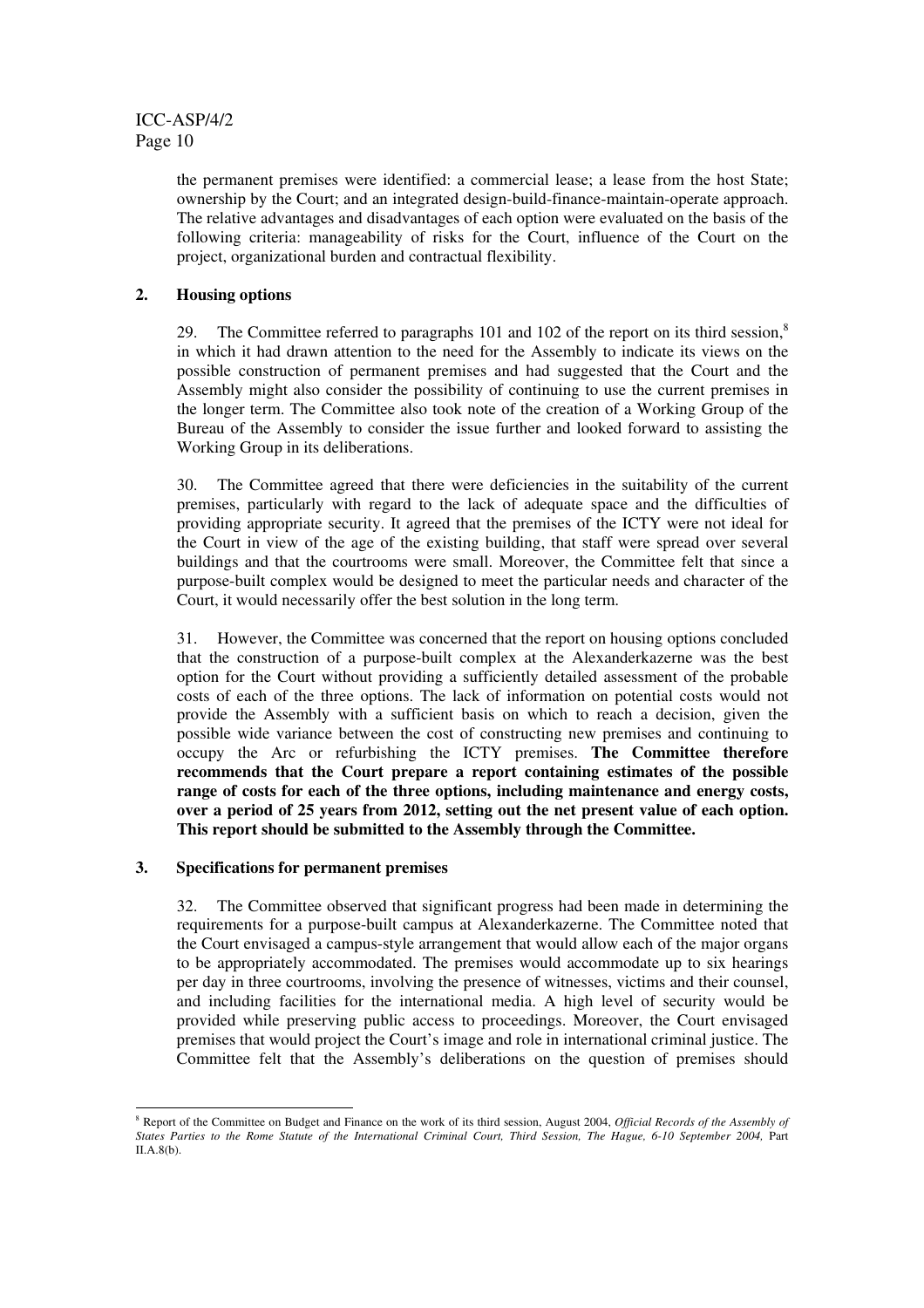encompass this vision of the Court alongside considerations of functional needs, the anticipated pace of Court activity, and short- and long-term costs.

33. The Committee sought clarification from the Court regarding the estimated number of staff in the specifications for the permanent premises. The Court advised that the specifications covered a range of between 950 and 1,300 workstations and that the premises would be designed in such a way that space could be opened and closed according to the tempo of work and the shifting size of the workforce. The estimates of 950 for the Court at standing capacity and 1,300 at full capacity were the result of careful internal planning, although the Court was still evolving and it was not possible to predict its size accurately beyond 2012.

34. The Committee observed that the figures represented only workstations and not the full staffing complement envisaged by the Court, since they did not reflect staff in the field and staff not working at desks (including security officers). While the Committee recognized that the Court would continue to grow and evolve in the coming years, possibly exceeding any current expectations or plans, it noted that the estimates did not appear to correlate with current staffing levels. **The Committee therefore asked the Court to provide more detailed information on the composition of its staffing estimates at the Committee's next session.** Further, the Committee recognized that since planning for the premises would take some years, it would be possible to adjust the specifications on the basis of more accurate estimates.

35. The Committee noted that provision did not appear to have been made in the specifications for housing of the Secretariat of the Assembly of States Parties. **The Committee agreed that the specifications for the permanent premises should include sufficient space to meet the needs of the Secretariat of the Assembly and to cater for small- to medium-sized meetings of the Bureau, the Committee and other subsidiary bodies of the Assembly. The Committee recommends that the Court take this into account in its future planning.**

36. The Committee also noted that its own consideration of the specifications for permanent premises would be limited, given the Committee's mandate and composition, to evaluating functional requirements and costs. **The Committee recommends that, should the Assembly decide to proceed with the construction of permanent premises, it should request the Court to ensure appropriate independent confirmation of the technical aspects of design and construction. Such advice might be obtained from the External Auditor and by engaging an independent consultant with appropriate expertise.**

#### **4. Financing**

37. The Committee recognized that the efforts of the Court so far had been directed primarily at the specifications for purpose-built permanent premises and that the Court had not yet developed financing options for the project. However, while a decision by the Assembly on financing the project would not be required until a later stage, **the Committee emphasized that a clearer sense of costs and financing issues would be required before the Assembly would be ready to proceed with the option of purpose-built permanent premises. Further, the possible considerable impact of constructing new premises on the budget of the Court required early attention to financing issues.**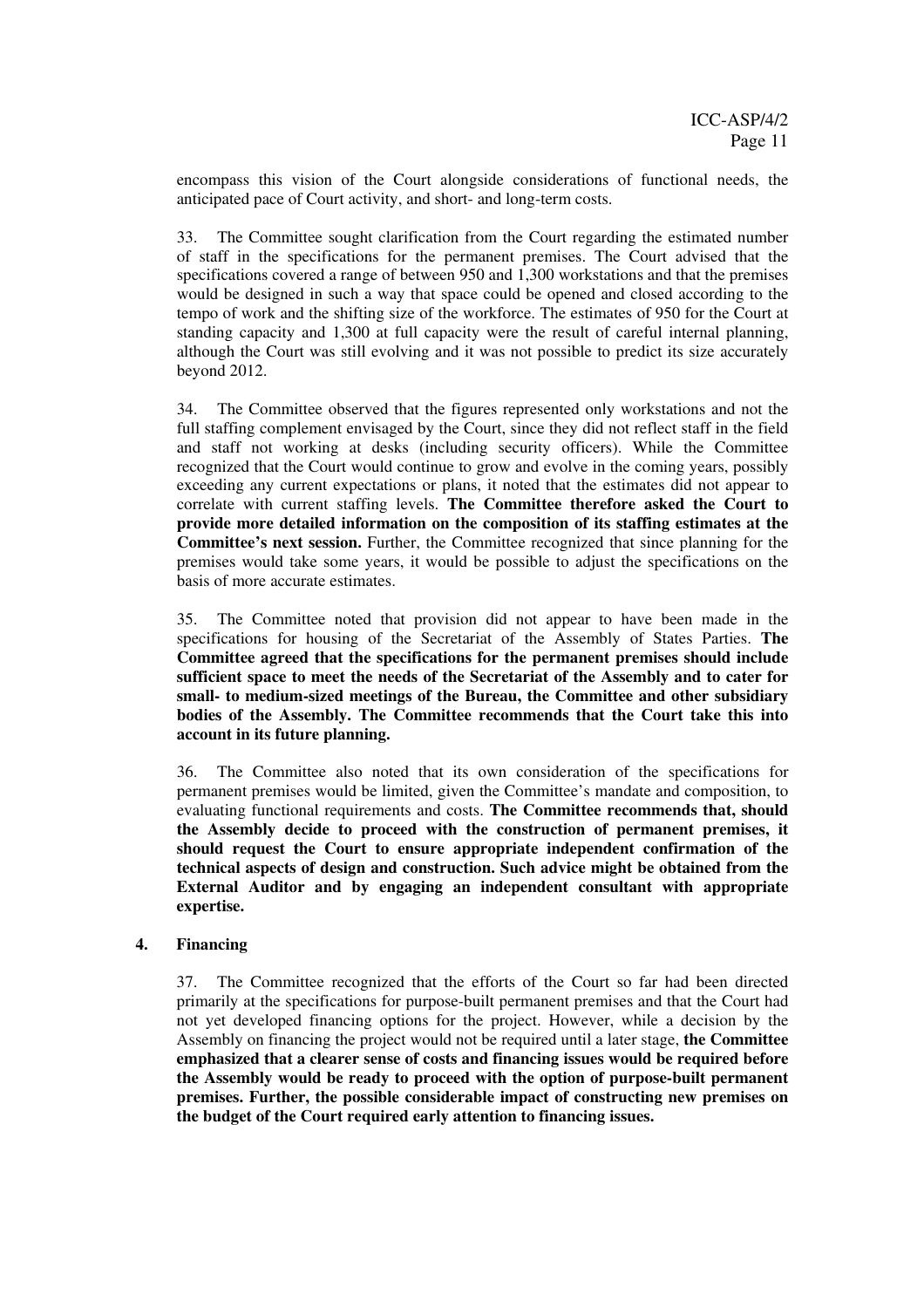38. **The Committee took note of the presentation of the host State on financing options, observing that each of the alternatives identified was predicated on the assumption that land, construction and maintenance in respect of permanent premises at the Alexanderkazerne would be financed on commercial terms. The Committee doubted whether financing options on commercial terms would meet expectations in the Assembly regarding the appropriate level of host State support.**

39. **The Committee therefore recommends that the Court prepare a report on financing methods used for the new premises of other major international organizations, including comparable international judicial institutions. The Committee requests that the Court also consider creative financing options such as the possibility of inviting States Parties to consider individual donations for the construction of the premises (for instance particular courtrooms or conference rooms). The report should be submitted to the Committee at its next session to facilitate informed discussion in the Assembly of financing modalities.**

#### **D. Strategic Plan of the Court**

#### **1. Strategic Plan**

40. The Court made a presentation to the Committee concerning the steps it had taken in preparing the Strategic Plan of the Court. The Plan constituted a partial response to the Committee's recommendations, contained in paragraphs 43 to 48 of the report on its third session,<sup>9</sup> that the Court prepare overarching objectives for its work, improve its application of results-based budgeting, and enhance consistency in the activities of each organ. The Plan would be a key management instrument and facilitate a continual improvement in the planning of the Court; it would also, while respecting the specific nature and role of each organ, ensure consistency between long-term goals and short-term action. The Court stressed that the Plan was a work in progress, still subject to refinement, and that a report on a first Strategic Plan would be finalized in June 2005, with proposals on an improved planning process to be submitted to the Committee at its autumn session.

41. The Committee welcomed the presentation on the Court's conceptual work aimed at developing a Strategic Plan for the Court as a whole and agreed that this work appeared likely to address concerns it had previously expressed. It was impressed, in particular, with the work that had been undertaken to identify capacity constraints in the end-to-end process of the Court. **However, while the conceptual framework seemed promising, the Committee also emphasized that it needed to be translated into a meaningful set of interrelated strategic goals, expected accomplishments and performance indicators that could be used by the Court to focus its work in the short to long term on achieving results. It would also assist in identifying key risks and countermeasures for the corporate governance arrangements of the Court.**

42. The Committee was concerned that resource constraints appeared to be affecting the pace of this critical project. **It recommends that the Court ensure that work on the Strategic Plan is effectively connected to the Court's planning and budgeting processes and the preparation of the 2006 budget, and that senior management is closely engaged in both processes. The Committee requested the Court to provide a**

<sup>&</sup>lt;sup>9</sup> Ibid.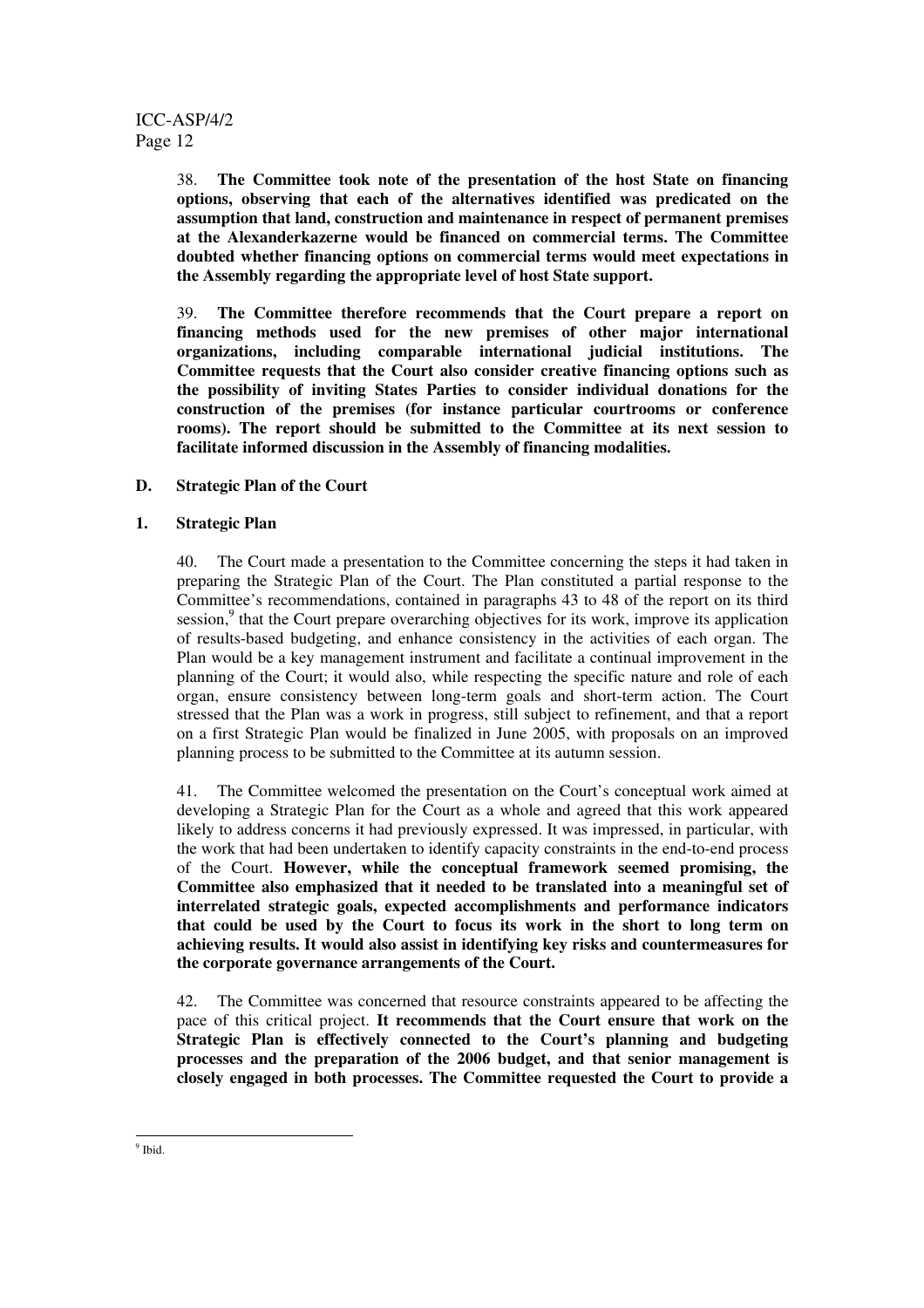#### **report on its work towards a Strategic Plan to complement the proposed budget for 2006.**

#### **2. Outreach activities of the Court**

43. In its presentation, the Court indicated that an external relations strategy group had been formed with representatives of the three organs. The project on outreach activities constituted part of the Strategic Plan of the Court and, after further discussion and refinement, would be ready by the time the proposed programme budget for 2006 was finalized. The Committee also noted that specific meanings had been attached to each of the following terms: "external relations" referred to contacts with governments, international organizations and other major actors; "public information" denoted efforts to disseminate messages about the Court to wide, diffuse audiences; and "outreach" referred to situation-specific activities.

44. The Committee also welcomed the presentation of the Court on its efforts to develop an integrated strategy for external relations, public information and outreach, and to delineate the roles of each organ. These efforts appeared to address the concerns expressed previously by the Committee<sup>10</sup> as to the fragmentation and duplication of such work and the need to set targets and measure performance. **The Committee requested the Court to provide details of the integrated strategy to the Committee in the context of the 2006 budget.**

#### **E. Human resources**

45. The Court made a presentation on its human resources management policies, which included information on: comparative indicators of staff growth between 2004 and 2005; geographical distribution among the different regions; gender balance; the process of recruitment; staff requirements to manage the recruitment process; and the Internship and Visiting Professionals Programmes. The Committee was informed that, as of 1 April 2005, the Court employed 299 staff members (152 in the Professional category and 147 in the General Service category) against 489 established budgeted posts. Furthermore, there were 97 staff members employed under general temporary assistance (26 in the Professional category, 65 in the General Service category and 6 as interpreters), 61 interns and 4 visiting professionals. Accordingly, a total of 461 persons were attached to the Court. In addition, there were 18 judges and 4 elected officials (Prosecutor, 2 Deputy Prosecutors, Registrar). The Court also made a presentation on the performance appraisal system it was developing; such a system would be based on seven core competencies. In order to assist in this process, a consultant had been hired to conduct a classification of all posts. The Court indicated that all posts would be classified for the proposed programme budget for 2006.

46. The Committee welcomed the information in the presentations but noted that it would have been desirable to include more information in the report on human resources management policies (ICC-ASP/4/CBF.1/1), which also referred to the development of the performance appraisal system, and the report on consultants (ICC-ASP/3/23). Nonetheless, the Committee was impressed by the progress made in developing the human resources system, recognizing its importance for the Court's future success. **The Committee decided to continue to be seized of the issue of human resources**.

<sup>10</sup> Ibid, paras. 107 and 108.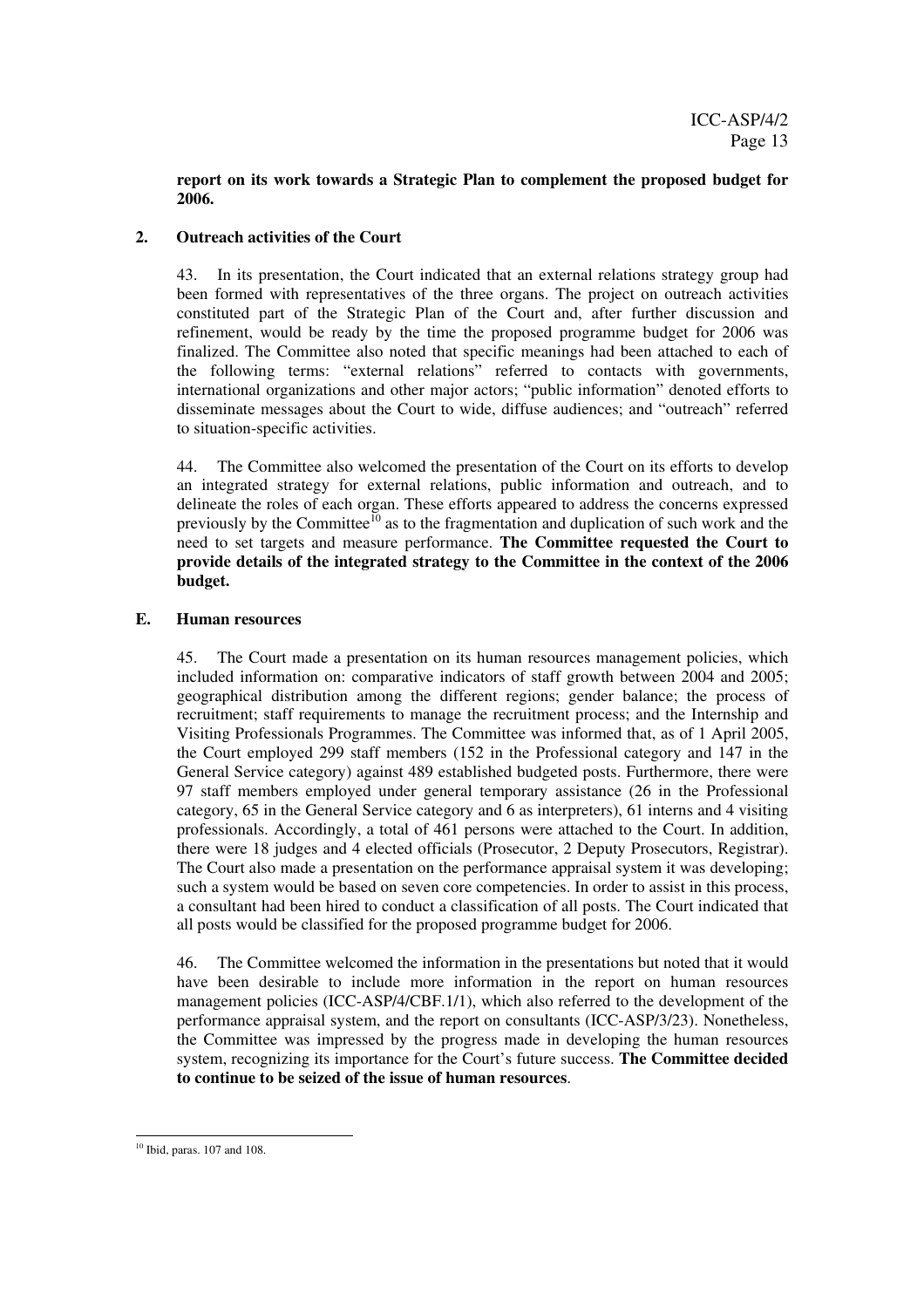#### **F. Legal aid**

47. The Committee had before it a report on options for ensuring adequate defence counsel (ICC-ASP/3/CBF.2/3) and an update to annex 2 thereof (ICC-ASP/4/CBF.1/8). The Court indicated that the proposed scheme, which had been devised following consultations with legal professionals as well as the ad hoc tribunals and the Special Court for Sierra Leone, was aimed at ensuring respect for the principle of equality of arms while taking due care to keep costs at a minimum. The latter goal was to be achieved, in particular, through the payment of monthly fees and through the requirement for defence counsel to submit an action/stage plan to the Registrar.

48. The Committee also had before it a report on the principles and criteria for the determination of indigence for the purposes of legal aid (ICC-ASP/4/CBF.1/2). The Court indicated in its presentation of the report that the proposed system was based on the principles of objectivity, flexibility and simplicity and took into account the obligations of the person requesting legal assistance to his or her dependants. It was also consistent with the proposed system for payment of legal aid.

49. The Committee emphasized that the delivery of legal aid was an area of considerable risk for the Court. Experience in the ad hoc tribunals had shown that administration of legal aid without rigorous controls could result in unreasonably high costs and abuses by some defence counsel and defendants. **While recognizing the importance of an effective legal aid system for guaranteeing the rights of indigent accused, the Committee felt that legal aid must be managed very carefully to avoid abuses and contain costs.**

50. **The Committee agreed that the determination of indigence should be conducted in an objective manner on the basis of a full examination of each applicant's financial assets and income. It therefore encouraged the Court to propose appropriate resources to fund an investigation capacity to locate financial assets. The Committee was not convinced that daily subsistence allowance (DSA) was an appropriate basis on which to conduct an assessment of living expenses since DSA was intended as a payment to cover the costs of short-term travel (and was therefore higher than a reasonable measure of the ongoing cost of living expenses). The Committee therefore recommends that the Court employ another measure of cost of living, obtaining such data either from the private sector or from an international data set such as that maintained by the International Civil Service Commission for the determination of common system salaries. Nor was the Committee convinced by the exclusion of certain assets, such as residence, furnishings and vehicles, from the assessment, where such assets were of a luxurious or lavish nature, for the purpose of determination of indigence.**

51. The Committee observed that the monthly cap system proposed by the Court could be insufficient to preclude the risk of some counsel prolonging proceedings for financial gain. The Committee recognized that the Registry would seek to control costs generated by defence counsel through the mechanism of quarterly action plans. However, the Committee was concerned that such an approach might prove ineffective and that the Registry would be subjected to considerable pressure by counsel. **The Committee recommends that the Court consider further whether flat-rate payments could be used for some phases of the proceedings so as to avoid creating incentives for unnecessary work and delays in proceedings.**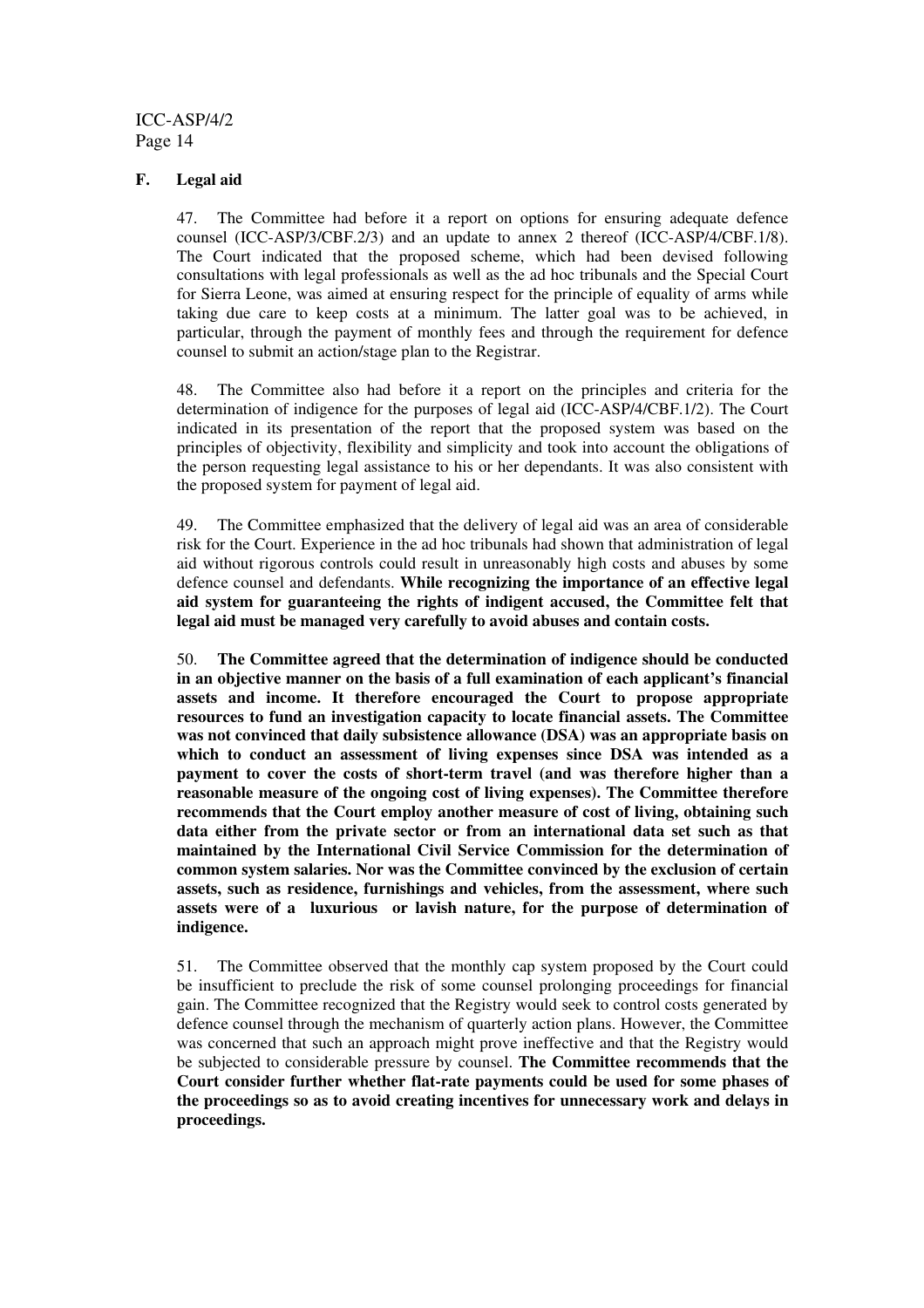52. With respect to the rates proposed, the Committee noted that expenditure for defence costs (i.e. monthly fees per defendant of €19,864 for the initial phase, €36,509 for the trial phase and  $\epsilon$ 26,451 for the appeals phase, as well as a fee of  $\epsilon$ 55,315 for 90 days of investigation) would amount in the future to a considerable sum in the Registry's budget. It noted that the Court proposed that salary rates be calculated on the basis of a comparison with the Office of the Prosecutor plus a 40 per cent increase to compensate for various professional factors. The Committee felt that it could only be ascertained whether this was an appropriate level of remuneration in light of practical experience.

53. **In view of this, and the need to manage the risks to the Court's credibility from having either an extravagant or an ineffective legal aid system, the Committee recommends that the Court put in place a formal procedure to evaluate the legal aid system and ensure that the criteria of equality of arms, objectivity, transparency, continuity and economy are met in a balanced and judicious manner. It also decided to revert to the question of legal aid in the context of the 2006 budget and at that time to discuss further the role of the Office of Public Counsel for the defence and the assignment of counsel to indigent accused.**

#### **G. Other reports**

#### **1. Rationalization of the translation capacities of the Court**

54. The Committee had before it a report on rationalizing the translation capacity of the Court (ICC-ASP/4/CBF.1/7), which stated that no duplication occurred solely by virtue of the fact that translation services were performed in more than one organ, as there was a clear distinction between, on the one hand, official translations of Court documents which were the sole responsibility of the Registrar and, on the other, translations related to operational investigative activities which, for reasons of confidentiality, had to be performed under the supervision of the Office of the Prosecutor. The Committee was apprised of the efforts undertaken to avoid possible duplication and waste of resources in the field of translation, in particular centralization within the Registry of the revision of translations, the use of the same IT system for translation support, the administration of resources in a common register, and the joint recruitment of translators and field interpreters. Any further centralization, it was stated, would not bring about any savings.

55. The Committee accepted the reasoning for maintaining separate translation capacities in the Registry and the Office of the Prosecutor and noted that the translation capacity of the Office of the Prosecutor would be limited to investigation material, witness statements and certain supporting documents regarding requests for charges to be issued. **However, notwithstanding the need for confidentiality in the handling of some documents, the Committee expected that the two translation units would use the same systems, assist each other where required, and employ document management systems that would minimize the risk of multiple translations of the same document.**

#### **2. Procurement**

56. The Court made a presentation on its procurement process. It noted that the challenges ahead included improvement of procurement planning, implementation of local procurement for field offices, reduction of the number of suppliers, achievement of cost savings and cost avoidance.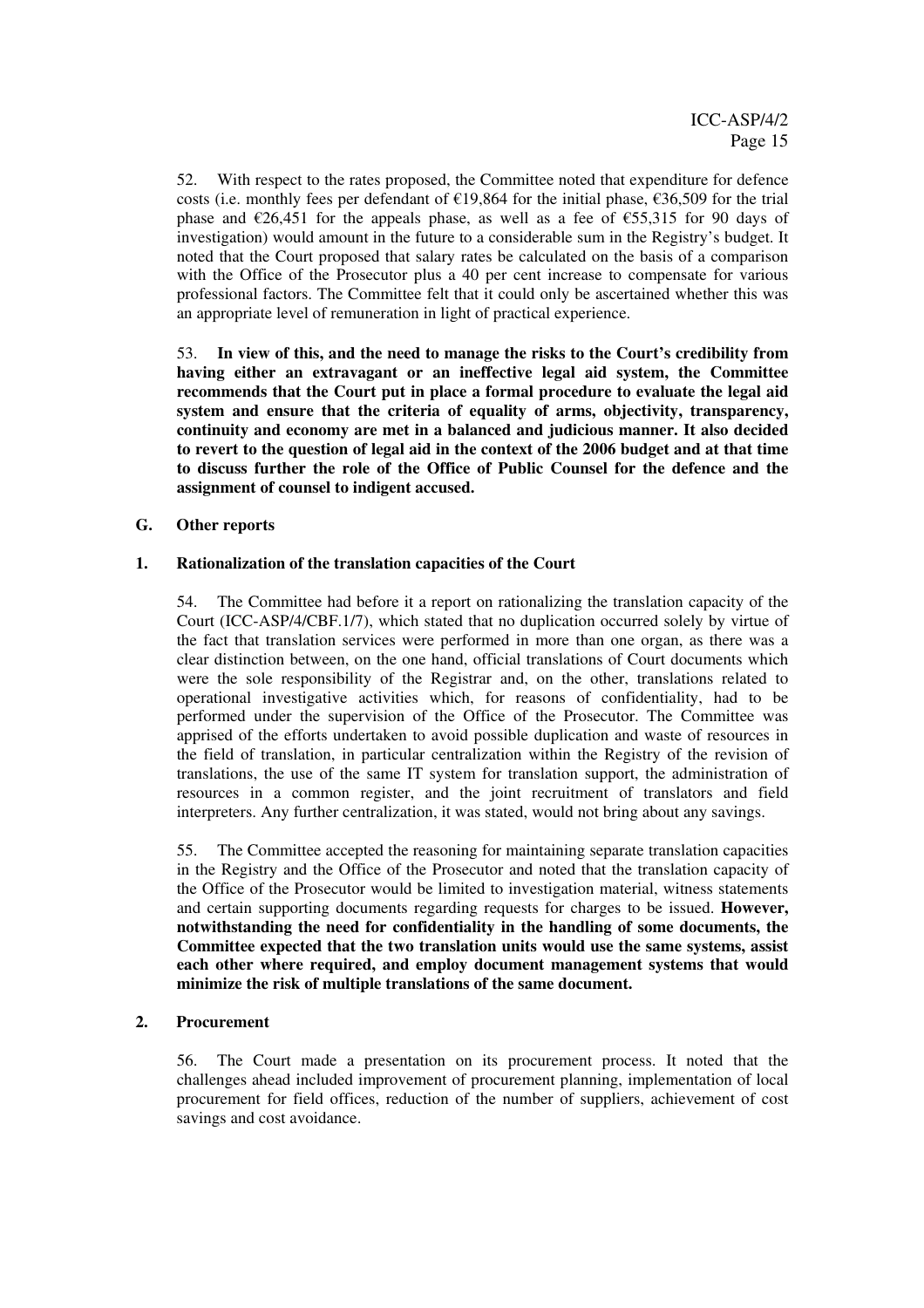57. The Committee took note of the presentation and the report submitted on this matter (ICC-ASP/3/CBF.2/13).

#### **H. Other matters**

58. The Committee noted that its third and fourth sessions had become overburdened due to the increasing activity of the Court and the consequent number and complexity of issues that the Committee needed to consider in dialogue with the Court. The overloaded agenda and the time spent on hearing presentations had precluded a full discussion of some issues that warranted more extensive consideration. **The Committee therefore emphasized that priorities for the agenda of each session should be selected in advance and requested the Chairperson of the Committee to liaise with the Secretariat and the Court to ensure the most stringent time management.**

59. Further, the Committee noted the tendency of the Court to submit very short reports on some issues which were supplemented during the session with substantial presentations. The Committee emphasized that it wished to minimize time spent on presentations during future sessions and to maximize time for dialogue with Court officials and deliberations on its recommendations. **It therefore requests the Court to be more economical in its presentations and to avoid presentations where the relevant information can be provided to the Committee in advance.**

60. The Committee expressed appreciation of the Court's continued work on the Extranet which would facilitate communication between the members of the Committee and between the Committee and the Court. The Committee agreed that the Extranet should provide a medium for the dissemination of information outside sessions, thereby alleviating pressure on the Committee's sessions.

61. Finally, the Committee decided to hold its fifth session in The Hague from 10 to 14 October 2005.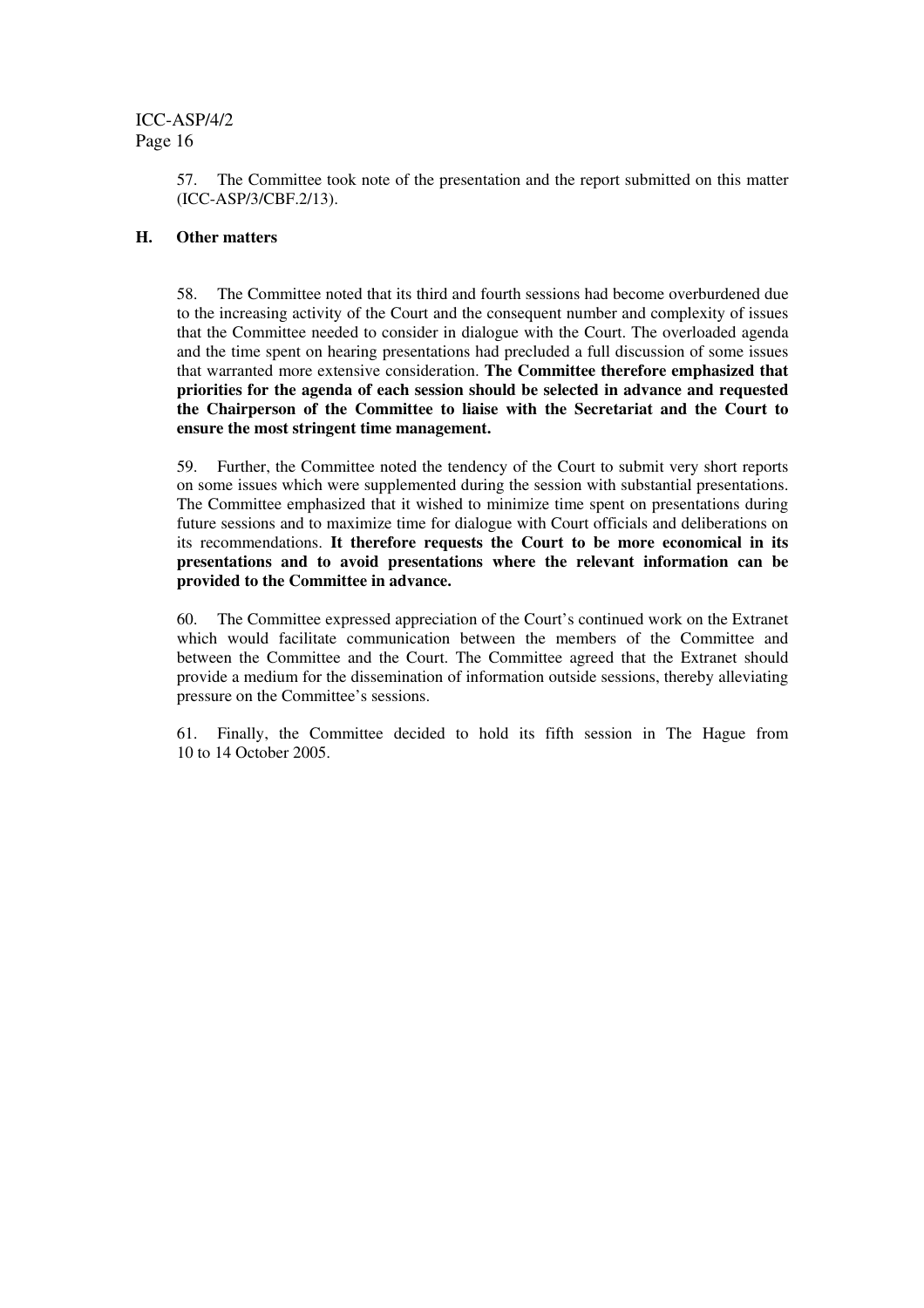#### **Annex I**

## **Status of contributions as at 5 April 2005**

|                       |                                                                          | <b>Prior years</b>        | Prior                  | Prior year                   | 2005                      | 2005                                  | 2005                         | <b>Total</b>                 |
|-----------------------|--------------------------------------------------------------------------|---------------------------|------------------------|------------------------------|---------------------------|---------------------------------------|------------------------------|------------------------------|
|                       | <b>States Parties</b>                                                    | assessed<br>contributions | years<br>receipts      | outstanding<br>contributions | assessed<br>contributions | contributions<br>receipt              | outstanding<br>contributions | outstanding<br>contributions |
| -1                    | Afghanistan                                                              | 2.501                     | 539                    | 1.962                        | 2.767                     |                                       | 2.767                        | 4.729                        |
| $\overline{2}$<br>3   | Albania<br>Andorra                                                       | 6.522<br>7.959            | 6.522<br>7.959         |                              | 6.916<br>6.916            |                                       | 6.916<br>6.916               | 6.916<br>6.916               |
| $\overline{4}$        | Antigua and Barbuda                                                      | 4.529                     |                        | 4.529                        | 4.150                     |                                       | 4.150                        | 8.679                        |
| 5<br>6                | Argentina<br>Australia                                                   | 1.678.107<br>2.754.677    | 369.282<br>2.754.677   | 1.308.825                    | 1.322.414<br>2.202.179    | 2.202.256                             | 1.322.414<br>÷.              | 2.631.239                    |
| $\tau$                | Austria                                                                  | 1.529.049                 | 1.529.049              |                              | 1.188.236                 | 1.009.723                             | 178.513                      | 178.513                      |
| 8                     | Barbados                                                                 | 14.421                    | 14.421                 |                              | 13.833                    | 13.834                                |                              |                              |
| 9<br>10               | Belgium<br>Belize                                                        | 1.872.310<br>1.716        | 1.872.310              | 1.716                        | 1.478.725<br>1.383        |                                       | 1.478.725<br>1.383           | 1.478.725<br>3.099           |
| 11                    | Benin                                                                    | 3.431                     | 3.431                  |                              | 2.767                     |                                       | 2.767                        | 2.767                        |
| 12<br>13              | Bolivia<br>Bosnia & Herzegovina                                          | 14.821<br>5.764           | 3.048<br>5.764         | 11.773                       | 12.450<br>4.150           |                                       | 12.450<br>4.150              | 24.223<br>4.150              |
| 14                    | Botswana                                                                 | 19.349                    | 19.349                 |                              | 16.599                    | 2.622                                 | 13.977                       | 13.977                       |
| 15<br>16              | Brazil<br>Bulgaria                                                       | 3.101.239<br>26.691       | 677.439<br>26.691      | 2.423.800                    | 2.106.733<br>23.516       | 15.059                                | 2.106.733<br>8.457           | 4.530.533<br>8.457           |
| 17                    | Burkina Faso                                                             | 1.098                     |                        | 1.098                        | 2.767                     |                                       | 2.767                        | 3.865                        |
| 18<br>19              | Burundi<br>Cambodia                                                      | 91                        | 91                     |                              | 1.383                     |                                       | 1.383                        | 1.383                        |
| 20                    | Canada                                                                   | 3.431<br>4.671.329        | 2.830<br>4.671.329     | 601                          | 2.767<br>3.891.163        | 3.891.304                             | 2.767                        | 3.368                        |
| 21                    | Central African Republic                                                 | 1.716                     |                        | 1.716                        | 1.383                     |                                       | 1.383                        | 3.099                        |
| 22<br>23              | Colombia<br>Congo                                                        | 276.014<br>457            | 145.149                | 130.865<br>457               | 214.408<br>1.383          |                                       | 214.408<br>1.383             | 345.273<br>1.840             |
| 24                    | Costa Rica                                                               | 45.285                    | 4.661                  | 40.624                       | 41.498                    |                                       | 41.498                       | 82.122                       |
| 25<br>26              | Croatia                                                                  | 64.707<br>66.284          | 64.707<br>66.284       |                              | 51.181<br>53.949          | 8.366<br>53.951                       | 42.815                       | 42.815                       |
| 27                    | Cyprus<br>Democratic Republic of the Congo                               | 5.764                     | 2.026                  | 3.738                        | 4.150                     |                                       | 4.150                        | 7.888                        |
| 28                    | Denmark                                                                  | 1.251.795                 | 1.251.795              |                              | 993.194                   | 1.038.531                             |                              |                              |
| 29<br>30              | Djibouti<br>Dominica                                                     | 1.519<br>1.716            | 421                    | 1.098<br>1.716               | 1.383<br>1.383            |                                       | 1.383<br>1.383               | 2.481<br>3.099               |
| 31                    | Ecuador                                                                  | 36.300                    | 24.477                 | 11.823                       | 26.282                    |                                       | 26.282                       | 38.105                       |
| 32<br>33              | Estonia<br>Fiji                                                          | 19.349<br>6.861           | 19.349<br>6.861        |                              | 16.599<br>5.533           | 16.600                                | 5.533                        | 5.533                        |
| 34                    | Finland                                                                  | 908.171                   | 908.171                |                              | 737.287                   | 737.316                               |                              |                              |
| 35<br>36              | France                                                                   | 10.621.451                | 10.621.451             | 5.631                        | 8.341.171<br>12.450       | 8.341.469<br>$\overline{\phantom{a}}$ | 12.450                       | 18.081                       |
| 37                    | Gabon<br>Gambia                                                          | 18.528<br>1.716           | 12.897<br>618          | 1.098                        | 1.383                     |                                       | 1.383                        | 2.481                        |
| 38                    | Georgia                                                                  | 3.484                     |                        | 3.484                        | 4.150                     |                                       | 4.150                        | 7.634<br>6.093.585           |
| 39<br>40              | Germany<br>Ghana                                                         | 15.555.205<br>7.479       | 15.555.205<br>3.089    | 4.390                        | 11.981.960<br>5.533       | 5.888.375                             | 6.093.585<br>5.533           | 9.923                        |
| 41                    | Greece                                                                   | 915.382                   | 915.382                |                              | 733.138                   | 185.874                               | 547.264                      | 547.264                      |
| 42<br>43              | Guinea<br>Guyana                                                         | 4.441<br>91               |                        | 4.441<br>91                  | 4.150<br>1.383            |                                       | 4.150<br>1.383               | 8.591<br>1.474               |
| 44                    | Honduras                                                                 | 8.419                     |                        | 8.419                        | 6.916                     |                                       | 6.916                        | 15.335                       |
| 45                    | Hungary                                                                  | 212.597                   | 212.597                |                              | 174.293                   | 174.299                               |                              |                              |
| 46<br>47              | Iceland<br>Ireland                                                       | 57.707<br>566.283         | 57.707<br>566.283      |                              | 47.031<br>484.147         | 47.034<br>484.165                     | $\overline{\phantom{a}}$     |                              |
| 48                    | Italy                                                                    | 8.497.237                 | 7.891.720              | 605.517                      | 6.757.316                 | ٠                                     | 6.757.316                    | 7.362.833                    |
| 49<br>50              | Jordan<br>Latvia                                                         | 17.017<br>22.642          | 17.017<br>22.642       |                              | 15.216<br>20.749          | 20.750                                | 15.216                       | 15.216                       |
| 51                    | Lesotho                                                                  | 1.716                     | 39                     | 1.677                        | 1.383                     | $\overline{\phantom{a}}$              | 1.383                        | 3.060                        |
| 52<br>53              | Liberia<br>Liechtenstein                                                 | 91<br>9.195               | 9.195                  | 91                           | 1.383<br>6.916            | 6.917                                 | 1.383                        | 1.474                        |
| 54                    | Lithuania                                                                | 29.596                    | 21.013                 | 8.583                        | 33.199                    |                                       | 33.199                       | 41.782                       |
| 55                    | Luxembourg                                                               | 133.943                   | 133.943                |                              | 106.512                   | 106.516                               |                              |                              |
| 56<br>57              | Malawi<br>Mali                                                           | 2.096<br>3.431            | 3.234                  | 2.096<br>197                 | 1.383<br>2.767            | ä,                                    | 1.383<br>2.767               | 3.479<br>2.964               |
| 58                    | Malta                                                                    | 21.683                    | 6.870                  | 14.813                       | 19.366                    |                                       | 19.366                       | 34.179                       |
| 59                    | Marshall Islands                                                         | 1.716                     | 1.415                  | 301<br>3.308                 | 1.383<br>15.216           |                                       | 1.383<br>15.216              | 1.684<br>18.524              |
| 60<br>61              | Mauritius<br>Mongolia                                                    | 18.870<br>1.716           | 15.562<br>1.716        |                              | 1.383                     | 595                                   | 788                          | 788                          |
| 62                    | Namibia                                                                  | 10.911                    | 10.911                 |                              | 8.300                     | 8.301                                 |                              |                              |
| 63<br>64              | Nauru<br>Netherlands                                                     | 1.716<br>2.930.823        | 618<br>2.930.823       | 1.098                        | 1.383<br>2.337.741        | 2.337.826                             | 1.383                        | 2.481                        |
| 65                    | New Zealand                                                              | 391.787                   | 391.787                |                              | 305.705                   | 305.717                               |                              |                              |
| 66<br>67              | Niger                                                                    | 1.716<br>86.211           | 86.211                 | 1.716                        | 1.383<br>58.098           | 172                                   | 1.383<br>57.926              | 3.099<br>57.926              |
| 68                    | Nigeria<br>Norway                                                        | 1.145.351                 | 1.145.351              |                              | 939.246                   | 939.281                               |                              |                              |
| 69<br>70              | Panama                                                                   | 31.975<br>23.057          | 10.396                 | 21.579<br>23.057             | 26.282<br>16.599          |                                       | 26.282<br>16.599             | 47.861                       |
| 71                    | Paraguay<br>Peru                                                         | 174.044                   | 3.066                  | 170.978                      | 127.262                   | $\overline{\phantom{a}}$              | 127.262                      | 39.656<br>298.240            |
| 72                    | Poland                                                                   | 730.190                   | 730.190                |                              | 637.691                   | 637.714                               |                              |                              |
| 73<br>74              | Portugal<br>Republic of Korea                                            | 801.952<br>2.750.756      | 801.952<br>2.074.783   | 675.973                      | 650.141<br>2.484.368      |                                       | 650.141<br>2.484.368         | 650.141<br>3.160.341         |
| 75                    | Romania                                                                  | 101.850                   | 101.850                |                              | 82.997                    | 40.273                                | 42.724                       | 42.724                       |
| $\overline{76}$<br>77 | Samoa<br>San Marino                                                      | 1.597<br>4.529            | 1.597<br>1.236         | 3.293                        | 1.383<br>4.150            | 636                                   | 747<br>4.150                 | 747<br>7.443                 |
| 78                    | Senegal                                                                  | 8.577                     | 6.978                  | 1.599                        | 6.916                     |                                       | 6.916                        | 8.515                        |
| 79<br>80              | Serbia and Montenegro                                                    | 33.211                    | 19.226                 | 13.985<br>1.098              | 26.282<br>1.383           |                                       | 26.282<br>1.383              | 40.267<br>2.481              |
| 81                    | Sierra Leone<br>Slovakia                                                 | 1.716<br>82.545           | 618<br>82.545          | $\overline{\phantom{a}}$     | 70.547                    | 70.547                                |                              |                              |
| 82                    | Slovenia                                                                 | 140.049                   | 140.049                |                              | 113.429                   |                                       | 113.429                      | 113.429                      |
| 83<br>84              | South Africa<br>Spain                                                    | 573.056<br>4.325.364      | 561.858<br>4.325.364   | 11.198                       | 403.917<br>3.485.862      | ٠                                     | 403.917<br>3.485.862         | 415.115<br>3.485.862         |
| 85                    | St. Vincent and the Grenadines                                           | 1.519                     | 1.219                  | 300                          | 1.383                     |                                       | 1.383                        | 1.683                        |
| 86<br>87              | Sweden<br>Switzerland                                                    | 1.731.087<br>2.100.964    | 1.731.087<br>2.100.964 | ×                            | 1.380.512<br>1.655.784    | 1.380.562<br>1.471.608                | 184.176                      | 184.176                      |
| 88                    | Tajikistan                                                               | 1.716                     |                        | 1.716                        | 1.383                     |                                       | 1.383                        | 3.099                        |
| 89<br>90              | The former Yugoslav Republic of Macedonia                                | 10.293                    | 6.242                  | 4.051                        | 8.300                     | $\overline{\phantom{a}}$              | 8.300                        | 12.351                       |
| 91                    | Timor-Leste<br>Trinidad and Tobago                                       | 1.597<br>34.033           | 498<br>34.033          | 1.099<br>٠.                  | 1.383<br>30.432           | 17.205                                | 1.383<br>13.227              | 2.482<br>13.227              |
| 92                    | Uganda                                                                   | 9.675                     | 3.701                  | 5.974                        | 8.300                     |                                       | 8.300                        | 14.274                       |
| 93                    | United Kingdom of United Kingdom of Great Britain and<br>Nothern Ireland | 10.152.211                | 10.152.211             |                              | 8.475.349                 | 2.009.927                             | 6.465.422                    | 6.465.422                    |
| 94                    | United Republic of Tanzania                                              | 8.740                     | 2.155                  | 6.585                        | 8.300                     |                                       | 8.300                        | 14.885                       |
| 95<br>96              | Uruguay<br>Venezuela                                                     | 102.271<br>316.518        | 9.778<br>128.829       | 92.493<br>187.689            | 66.397<br>236.541         |                                       | 66.397<br>236.541            | 158.890<br>424.230           |
| 97                    | Zambia                                                                   | 3.037                     | 2.620                  | 417                          | 2.767                     |                                       | 2.767                        | 3.184                        |
|                       |                                                                          |                           |                        |                              |                           |                                       |                              |                              |
|                       |                                                                          | 83.965.349                | 78.128.973             | 5.836.376                    | 66.891.200                | 33.465.325                            | 33.472.000                   | 39.308.376                   |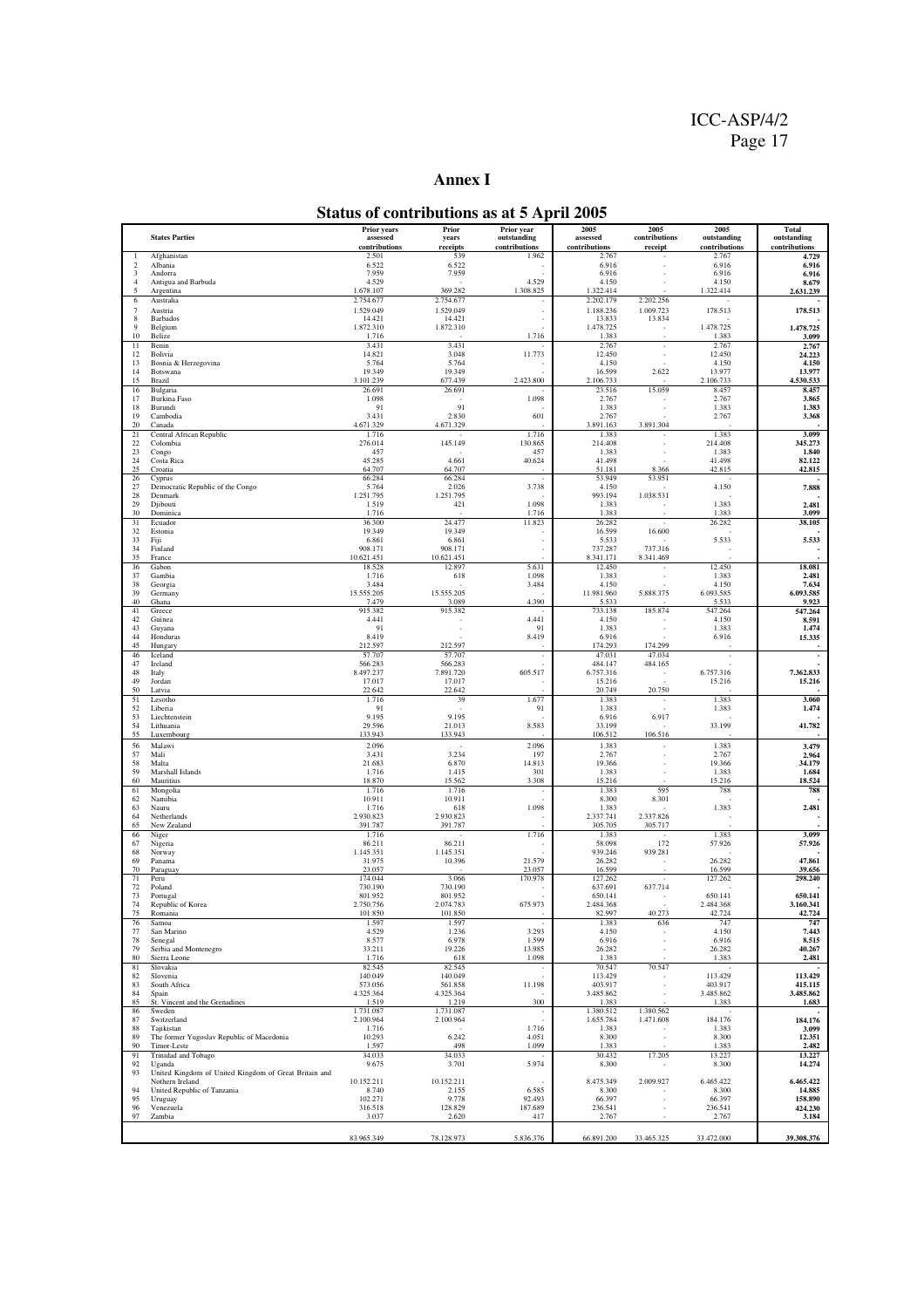## **Annex II**

#### **List of documents**

# **Committee on Budget and Finance**

| $ICC-ASP/4/1$             | Report to the Assembly of States Parties on the future permanent<br>premises of the International Criminal Court: housing options                                                  |
|---------------------------|------------------------------------------------------------------------------------------------------------------------------------------------------------------------------------|
| ICC-ASP/4/CBF.1/L.1       | Provisional agenda                                                                                                                                                                 |
| ICC-ASP/4/CBF.1/L.2/Rev.1 | Annotated list of items included in the provisional agenda                                                                                                                         |
| ICC-ASP/4/CBF.1/L.3       | Draft report of the Committee on Budget and Finance on the<br>work of its fourth session                                                                                           |
| ICC-ASP/4/CBF.1/1         | Report on human resources management policies of the Court                                                                                                                         |
| ICC-ASP/4/CBF.1/2         | Report on the principles and criteria for the determination of<br>indigence for the purposes of legal aid                                                                          |
| ICC-ASP/4/CBF.1/3         | Report on the future permanent premises of the International<br>Criminal Court: Project Presentation                                                                               |
| ICC-ASP/4/CBF.1/4         | Report on the draft 2005 budget of the Secretariat of the Trust<br>Fund for Victims                                                                                                |
| ICC-ASP/4/CBF.1/5         | Report on the Strategic Plan of the Court                                                                                                                                          |
| ICC-ASP/4/CBF.1/6/Rev.1   | Report on the outreach activities of the Court                                                                                                                                     |
| ICC-ASP/4/CBF.1/7         | Report on rationalizing the translation capacity of the Court                                                                                                                      |
| ICC-ASP/4/CBF.1/8/Corr.1  | Report to the Assembly of States Parties on options for ensuring<br>adequate defence counsel for accused persons<br>Update to annex 2: Payment details of the ICC legal aid scheme |
| ICC-ASP/4/CBF.1/9         | Preliminary<br>programme<br>performance<br>of<br>the<br>report<br>on<br>International Criminal Court for the year 2004                                                             |
| ICC-ASP/4/CBF.1/INF.1     | Future permanent premises of the International Criminal Court:<br>financing models                                                                                                 |
| ICC-ASP/3/12, annex II    | Proposal concerning conditions of service and compensation of<br>judges and elected officials                                                                                      |
| ICC-ASP/3/23              | Report to the Assembly of States Parties concerning consultants                                                                                                                    |
| ICC-ASP/3/CBF.2/3         | Report to the Assembly of States Parties on options for ensuring<br>adequate defence counsel for accused persons                                                                   |